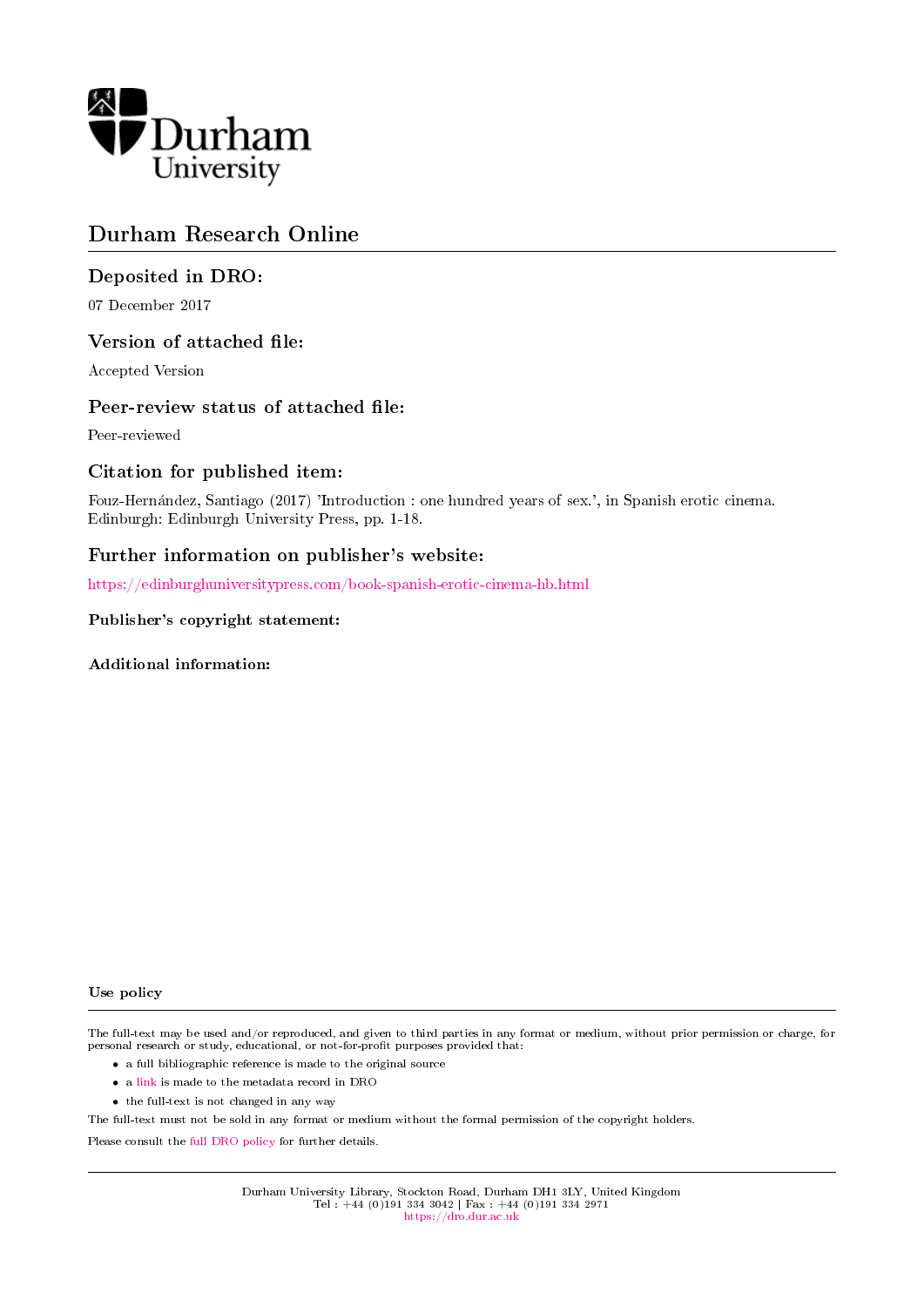**Introduction. One Hundred Years of Sex.**

#### **Santiago Fouz-Hernández**

#### **A. Sex and Spanish Cinema from the Screen to Academia**

Sex and sexuality have permeated Spanish cinema scholarship for the last three decades or so. With few exceptions, however, eroticism has only been considered as part of studies on other issues such as gender (for example, the collection by Marsh and Nair 2004), the body (Fouz-Hernández and Martínez-Expósito 2007), queer cinema (Perriam 2013a) or in the context of the work of specific directors known for the sexually explicit content of their films – Pedro Almodóvar, Vicente Aranda, Luis Buñuel or Bigas Luna for example. Understandably, discussions on eroticism have tended to revolve around the so-called *destape* (literally 'uncovering'/'undressing') films of the late  $1970s$  and early  $1980s$ .<sup>1</sup> This distinctively erotic genre of films that bourgeoned after the abolition of Francoist censorship at the end of 1977 has often been dismissed by critics and scholars alike for their weak and often sexist plotlines, their debatable aesthetic value and in some cases poor acting performances.<sup>2</sup> More recently, however, they are experiencing a critical re-evaluation on the basis of their socio-historical interest, but also for their significance in terms of gender and sexual politics in the context of the transition. This volume aims to extend that re-evaluative effort to cover erotic content in Spanish cinema from the silent period until today.

It is worth noting that, although not focusing explicitly on eroticism, the work of Pilar Aguilar (1998), Isolina Ballesteros (2001), Barbara Zecchi (2014) or Susan Martin-Márquez (1999) has been essential in building a feminist perspective on studies of sex and the erotic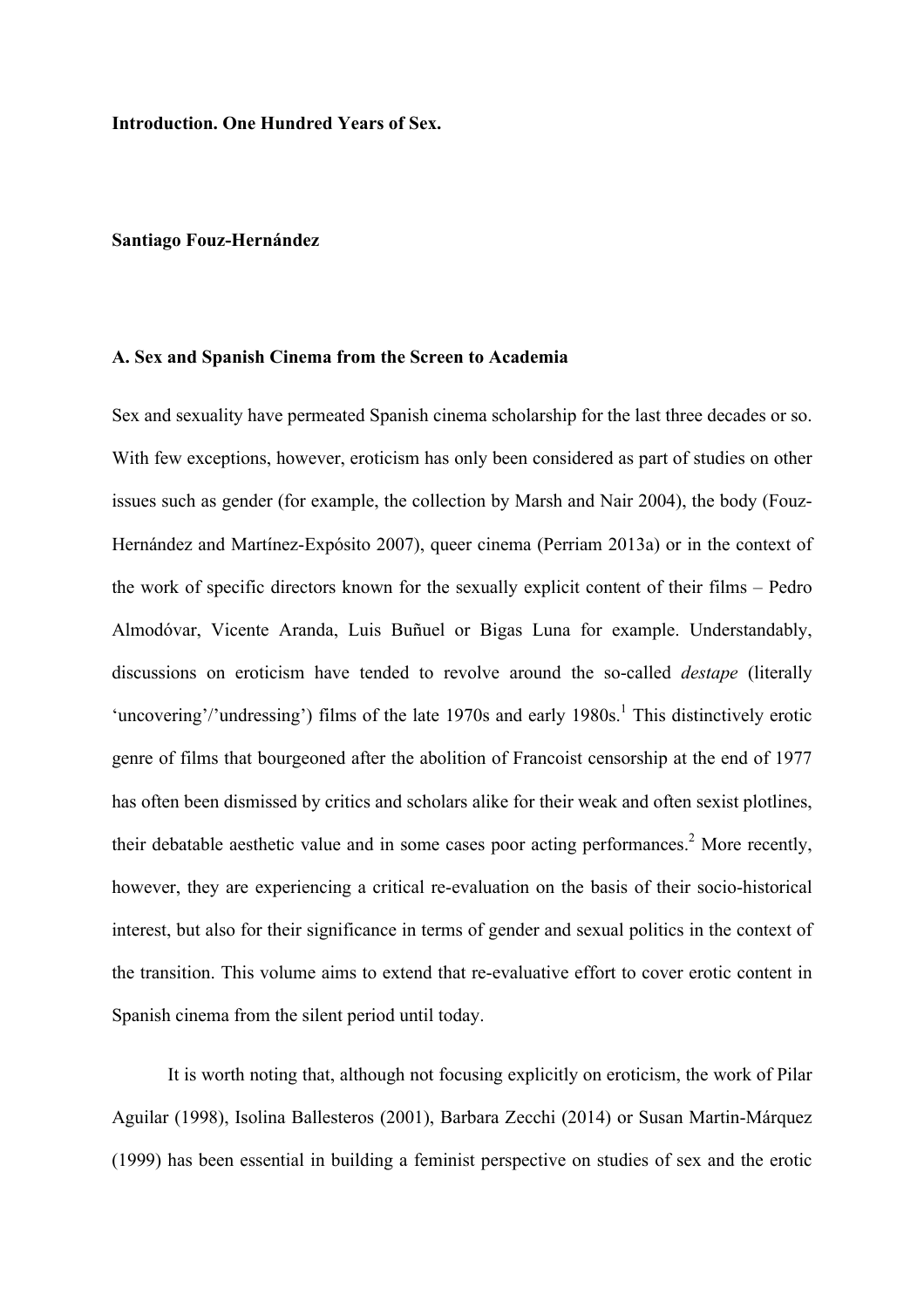image in the history of Spanish film. Lengthy studies by Alejandro Melero Salvador (2010), Alberto Mira (2004) or Perriam (2013a) have been equally important from GLBT and queer standpoints. Indeed, Melero Salvador has been a key voice in the critical re-evaluation of erotic films of the transition more widely – see, for example, Melero Salvador 2010, 2011, 2014 and his contribution to this book. Yet, despite the inescapable presence of the erotic in writings about Spanish cinema, work focused solely on Spanish erotic films is rare. This is all the more surprising when we consider that, as Xavier Mendik notes, 'recent years have witnessed an explosion of critical interest in the pervasive influences of the erotic image' and 'the study of the "cine-erotic" has emerged as one of the most significant and subversive aspects of film cultural studies' (2012: 1). Much of this work has been focused on pornography and inspired by Linda Williams' influential *Hard Core. Power, Pleasure, and the Frenzy of the Visible*  (1999). Williams' edited collection *Porn Studies* followed in 2004, leading the way for countless other edited volumes including Lehman (2006) or Hines and Kerr (2012). Porn Studies is now a well-established discipline with its own journal and several international conferences and panels devoted to the field. Monographs published within the last ten years or so by Linda Ruth Williams (2005), Tanya Krywinska (2006) or Linda Williams (2008) and Mendik's edited collection (2012) have discussed eroticism and depictions of sex on the screen beyond the realm of pornography. In Spain, Gubern's (1989) pioneering study of the pornographic image has been equally influential. More recent work on pornography includes the monograph by Barba and Montes (2007) and some of the theoretical essays produced in the context of queer studies. These writings, however, rarely focus on Spanish primary material. Books by José Ponce (2004), Tomás Pérez Niño (2011) or Aguilar García (2012) provide useful overviews of national erotic productions, but with very little critical analysis. Ponce's book is mostly a collection of visual materials such as posters and press cuttings covering the transition period, Pérez Niño provides encyclopaedic entries on a selection of one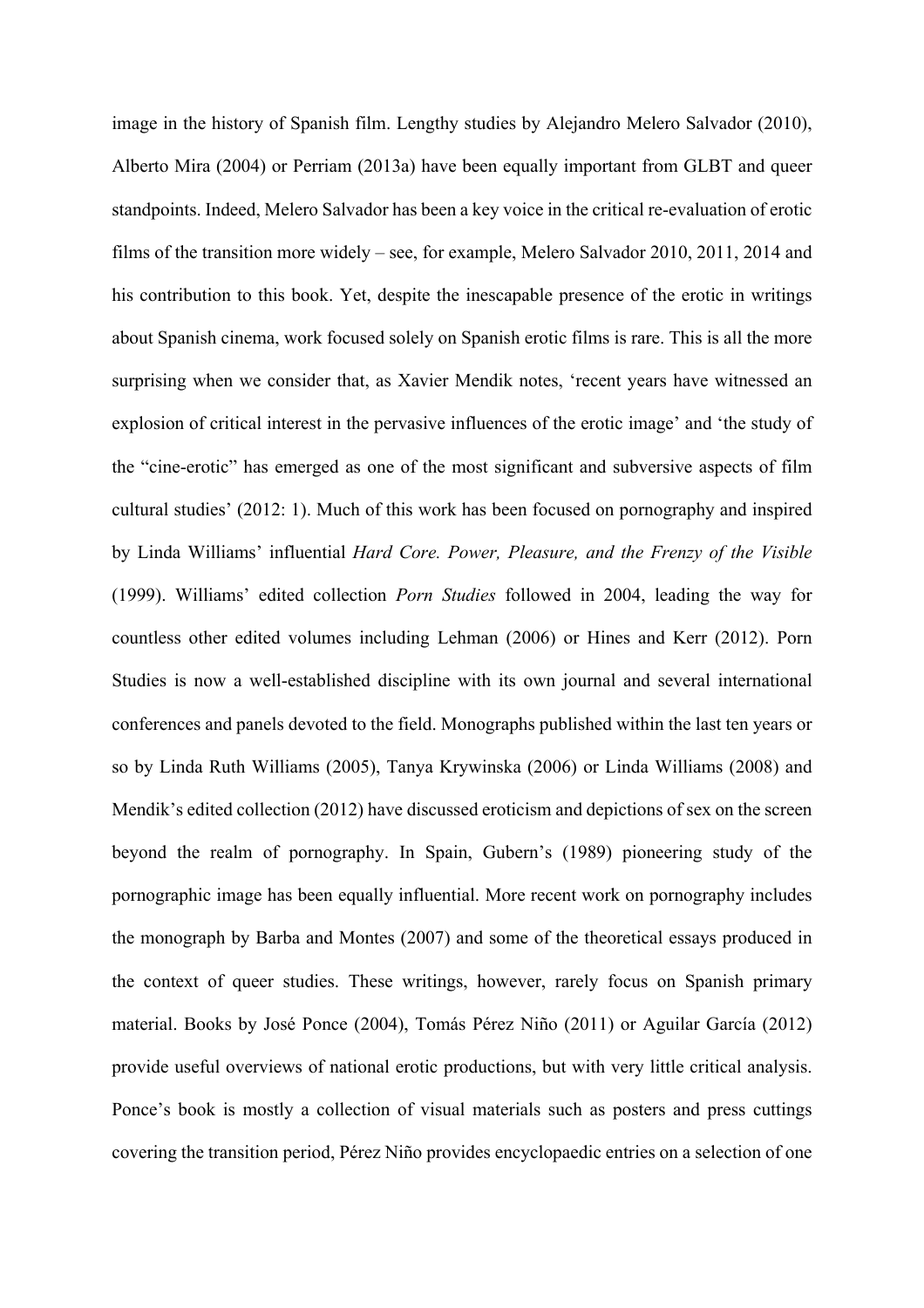hundred Spanish erotic films that the author considers most representative of the Spanish erotic genre, while Aguilar García's book is a more journalistic discussion of the stars of the *destape* films.

If there is something that the various writings on aspects of eroticism in Spanish films reveal it is that it is impossible to understand the history of Spanish cinema without paying some close attention to the erotic. As Melero Salvador has shown, it is commonplace, especially outside of Spain, to associate post-Franco Spanish cinema with explicit sexual imagery (2014: 179). Numerous studies have demonstrated that such an association is not a cliché and that the erotic element of Spanish films is by no means exclusive to post-Franco productions. Indeed, sex and eroticism were important elements of some Spanish films since the silent period. Eva Woods Peiró has established that many films of the 1920s were the 'product of the popular erotic novel' (2012: 83) while Leigh Mercer has worked on some fascinating materials that would seem to form the basis for an early history of sex and pornography in Spanish cinema (2016 and in preparation). Even films produced during the most unlikely times, the 1950s and 60s, become all the more interesting to study due to the existence of 'double versions' for co-productions and exports: one censored for Spanish audiences and one uncensored with extra or longer scenes and different wardrobe for foreign, more liberated markets. The relatively recent availability of uncensored versions on foreign DVDs proves the significance of eroticism in the cinema of that period. The repressed erotic content that was already present in the cuts, fades to black, silences and wardrobe choices in the Spanish versions, has become visible. The production of double versions had always been denied by Franco's administration, but there was anecdotal evidence that proved otherwise: in January 1973 a film theatre in Santiago de Compostela (Cines Yago) exhibited the uncensored version of Rafael Moreno Alba's *Las melancólicas/Exorcism's Daughter* (1971) by mistake,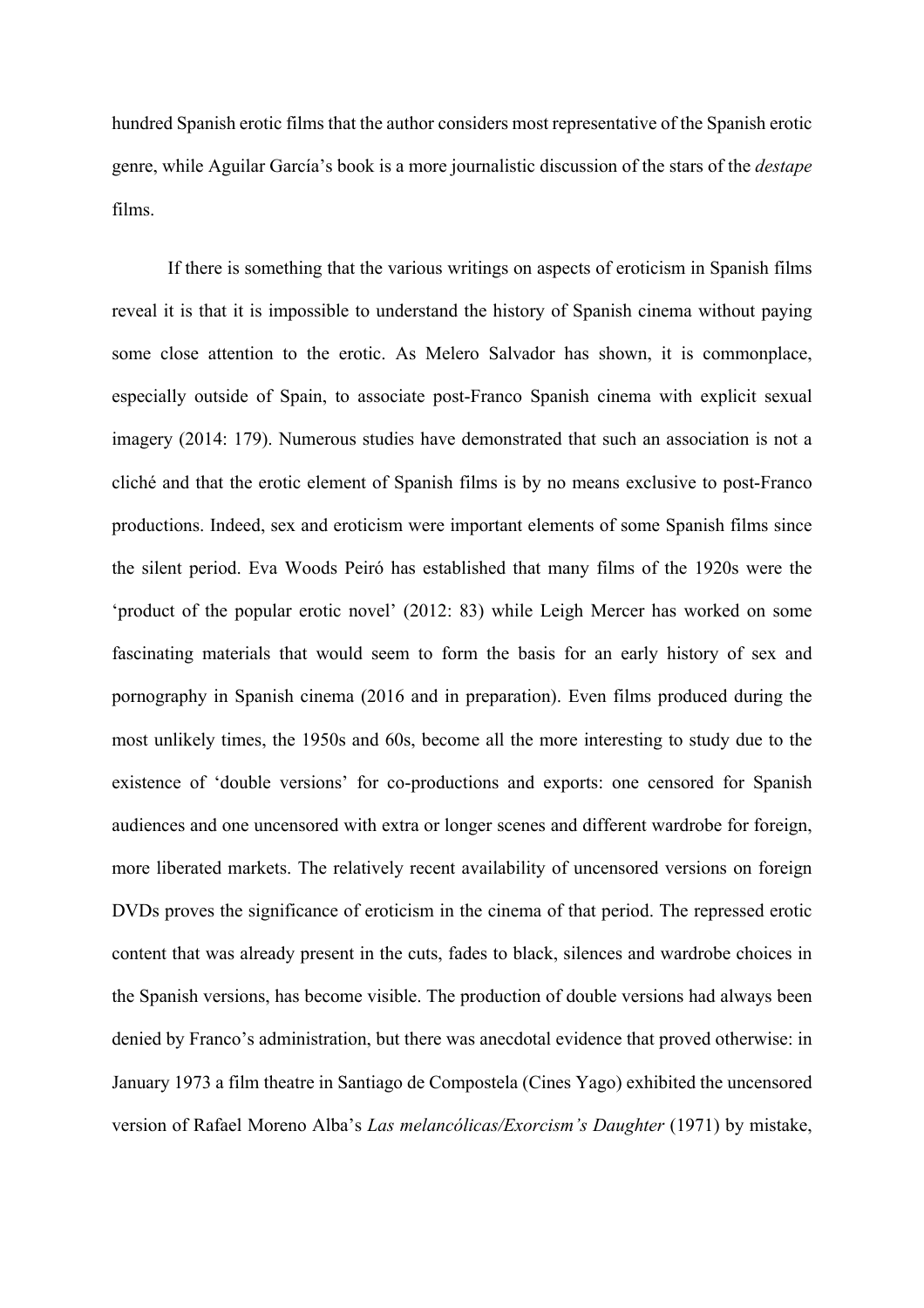drawing in unprecedented numbers of delighted spectators and becoming the talk of the town until a local authority investigated the case and corrected the error (see Alonso Tejada 1977).

### **B. Forty Years Without Sex?**

One of the most entertaining (albeit problematic) critiques of the double standards of the Franco regime in relation to sex and eroticism is Juan Bosch's sketch-based satirical film *Cuarenta años sin sexo/Forty years without sex*. The film, released in 1978 – shortly after the abolition of censorship – unambiguously points the finger at the Catholic Church and the State as instigators of a damaging sexual repression with long-lasting effects. Under a thick layer of comedy, the film ridicules absurd laws and regulations imposed by the Francoist Ministry of the Interior, such as the 1950s legal requirement to cover up at the beach.<sup>3</sup> The film also highlights the responsibility of the Church for its disparaging teachings on masturbation, sexist views on the 'holy' marriage or condemnation of homosexuality. Some of the comedy sketches are introduced by more reflexive and direct criticisms recited by an actor who talks directly into the camera. These direct attacks of the Church and the State underscore the didactic message of the stories: 'for centuries the Church has been the big administrator of sex for all Spaniards'; 'in these forty years more than four thousand super large families were rewarded with small change and a diploma… some of these cases were a clear example of sex put at the service of the homeland'. A number of sketches blame priests, in their role as preachers, teachers and confessors, on the widespread existence of sexless marriages, homophobia and sexism. The stories illustrate their role in brainwashing women and children, interfering with family life and sex education, sometimes leading to tragedy. In one of the sketches a fascist man commits suicide after being informed by a priest/teacher that his child has been expelled from school because they suspect he might be gay. Importantly, the film also debunks the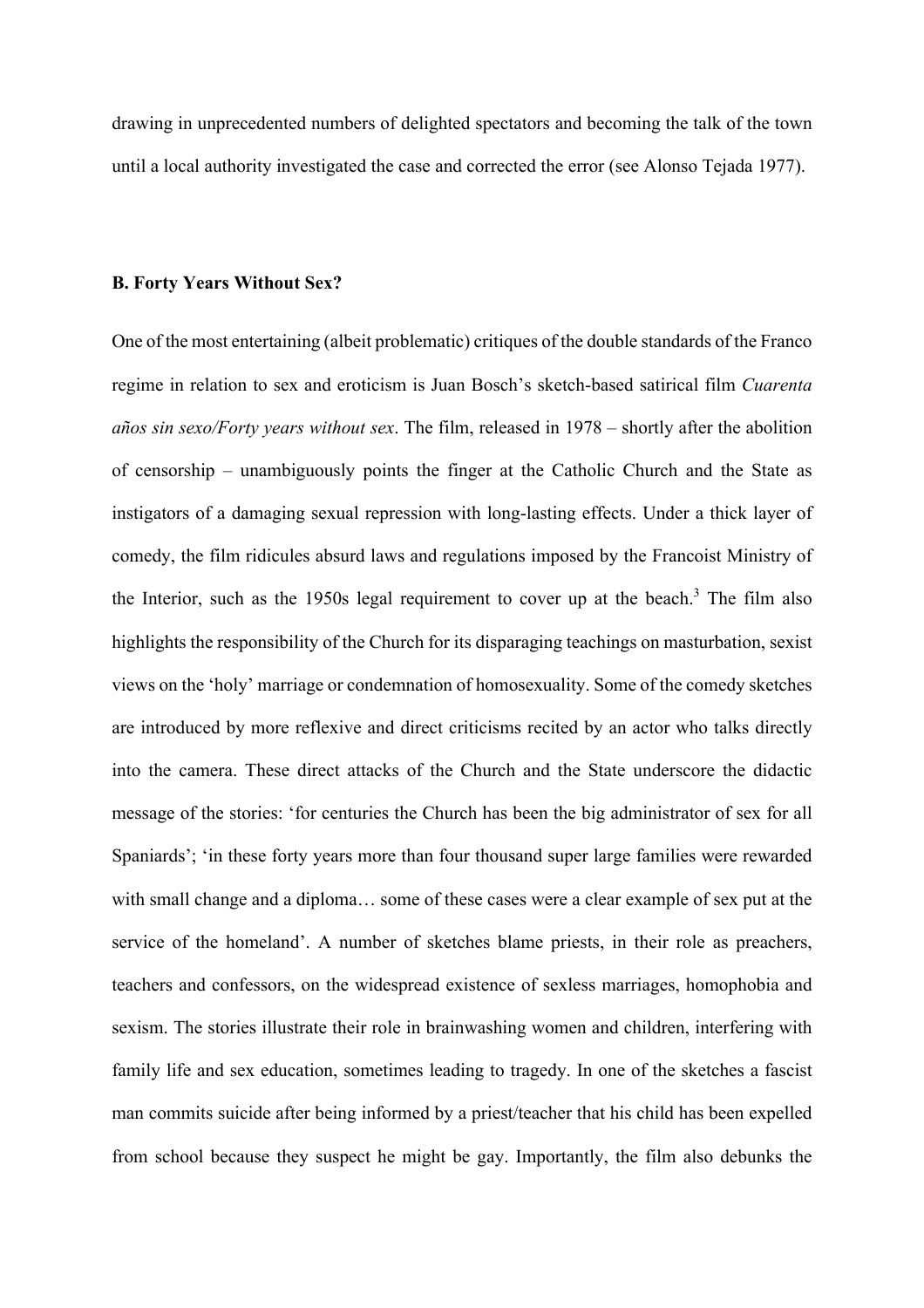*macho* myth and draws attention to the sexism embedded in marriage laws. It culminates with a long sketch where an adulterous man sets up his wife to commit an act of adultery herself, so that he has a legal reason to separate and live with his lover. It becomes clear that the law is fully behind the man, and would even protect him if he were to kill his wife on the basis of adultery. Even while critiquing the oppression of the dictatorship years, Bosch's film is itself oppressive and exploitative in other ways. The markedly male-centred narrative is emphasised through the pervasive male voiceover that threads the stories together, as well as the male actors who introduce some of the sketches or the overtly dominant male gaze. Despite some male nudity, the gaze is very much focused on the female bodies in the screen. This was characteristic of the *destape* films – although, as Jorge Pérez and Melero Salvador show in his contribution to this collection, there are notable exceptions.

#### **C. Another Forty Years of Sex**

The years following the abolition of censorship saw the introduction of new film classifications mostly determined by the explicit depiction of sex and violence. The 'S' classification ('S' for sensitivity) was a financially successful and hugely popular product. According to Pérez Niño, the so-called 'S' films (*películas S*) accounted for twenty five percent of all films produced in Spain between 1980 and 1982, with a total of 127 produced between late 1977 and 1983 (when the stronger 'X' category and purpose-built X theatres were introduced) (2010: 56). The popularity of X theatres with audiences previously targeted for 'S' films and, as Jordan and Morgan-Tamousunas note (1998: 66), other factors including the rising production costs, introduction of the Miró film reforms and increased circulation of erotic films on videotape, resulted in the rapid decline of a group of films of considerable interest for this volume, as we shall see.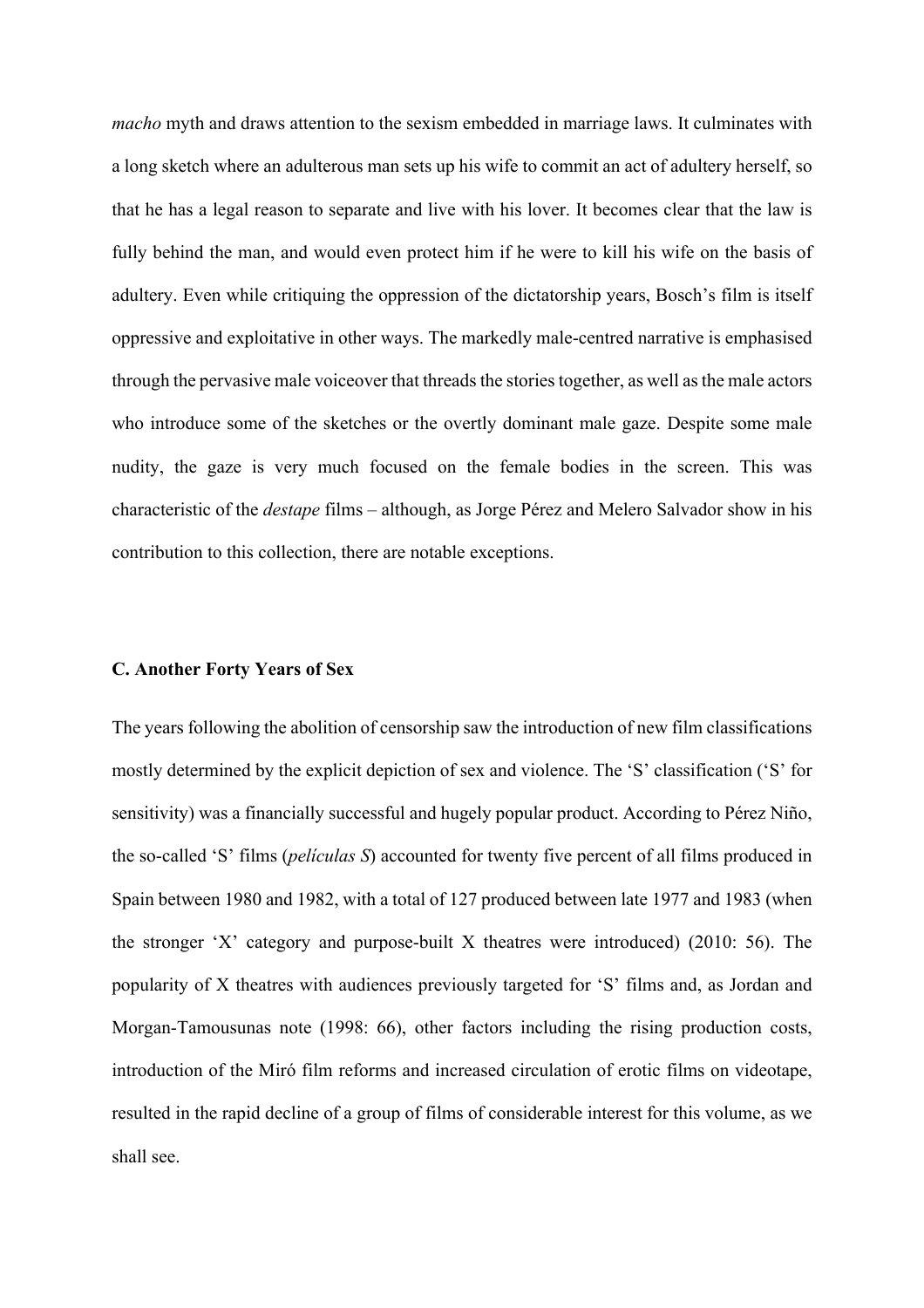The aforementioned renewed interest in the 'S' films is perhaps best illustrated in the popularity of contemporary films that pay homage to them nostalgically, notably *Los años desnudos (clasificada S)/Rated R* (dirs. Dunia Ayaso and Félix Sabroso, 2008) and *Torremolinos 73* (dir. Pablo Berger, 2003), films that Melero Salvador has studied together in a recent essay (2014). As he argues, these films demonstrate the importance of the transition as 'a landmark in the exploration of sexual discourses' (2014: 187). There were, of course, other types of films during the transition (and since) that placed sex at the very centre of their narratives. If Fernando Colomo's debut film *Tigres de papel/Paper Tigers* (1977) became iconic for its depiction of the freedoms (not just sexual) afforded to the newly liberated post-Franco youth, years later Chus Gutiérrez's documentary *Sexo oral/Oral Sex* (1994) was also ground-breaking in making a point not only about the need to talk about sex openly and freely (the playfully deceiving title in Spanish refers to 'talking' sex, not just 'oral sex') but also in having a woman behind (and at times in front of) the camera. By filming and interviewing people about their sexual preferences, she is also making a point about taking active control of a narrative centred in a topic traditionally reserved for men – and, importantly, also taking charge of the gaze.

Needless to say eroticism continues to be a major ingredient of many Spanish films. Many directors have found much success in formulas that put sex at the centre of the narrative. Besides the names mentioned at the start of this introduction, directors like Manuel Gómez Pereira and Julio Medem have also become famous for their sexually explicit material. In the case of Gómez Pereira titles like *¿Porqué le llaman amor cuando quieren decir sexo?/Why do They Call it Love When They Mean Sex?* (1993), *Boca a boca/Mouth to Mouth* (1995) or *Entre las piernas/Between Your Legs* (1999) speak for themselves, while some scenes in Medem's *Lucía y el sexo/Sex and Lucia* (1999) or *Habitación en Roma*/*Room in Rome* (2010) push the limits between eroticism and pornography – a distinction that I will return to below. Both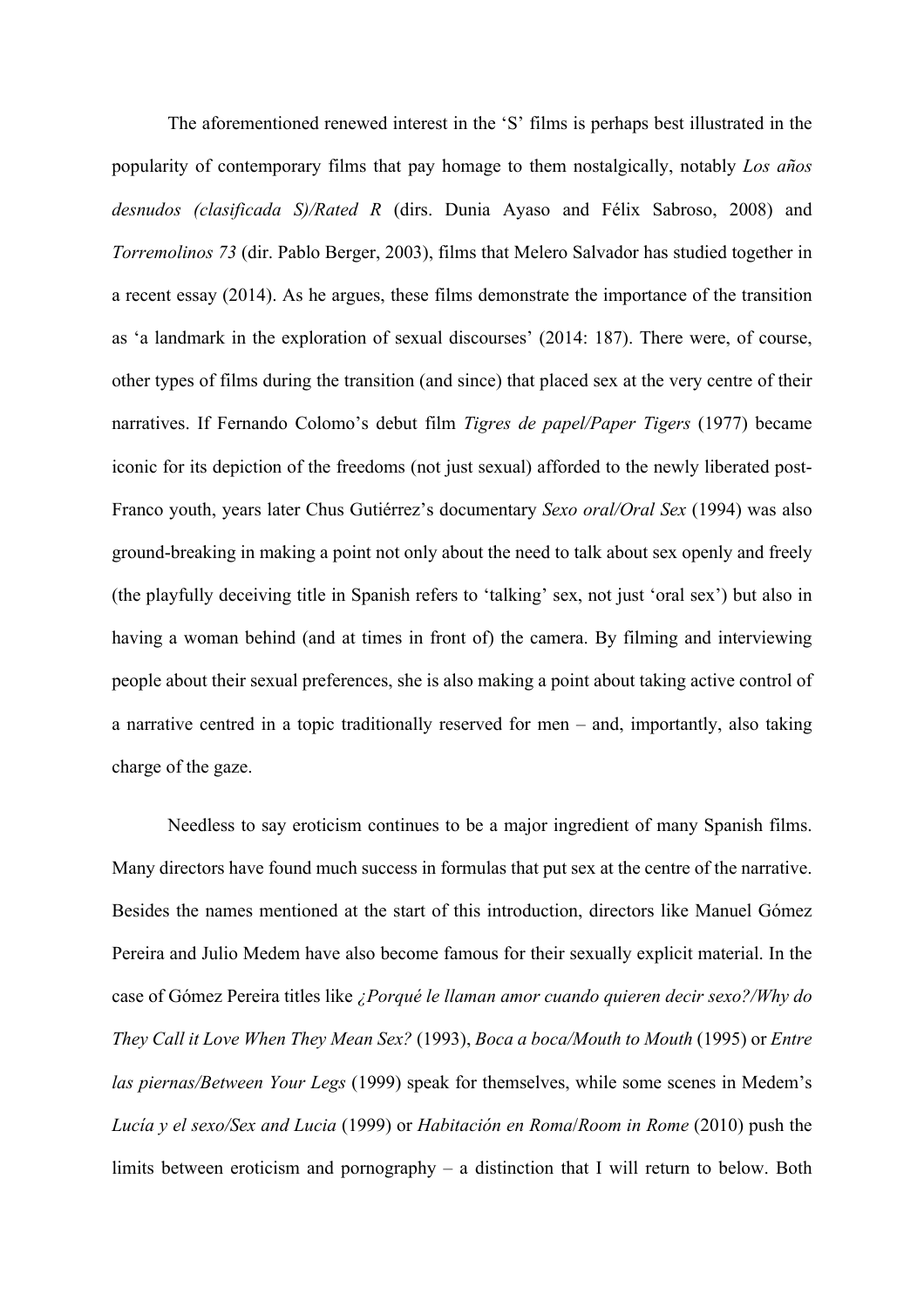directors have also made the most of utilising a certain erotic cachet and strong screen presence of the stars that they work with, some of whom became famous precisely for their sex appeal. These include Jorge Sanz, Javier Bardem or Victoria Abril and Aitana Sánchez Gijón in Gómez Pereira's films or Paz Vega and Elena Anaya in Medem's.

As these examples show, while comedy might be the prevailing genre for erotic narratives in Spanish cinema, eroticism is also at the centre of melodramas (in many Almodóvar films, for example), period dramas (Aranda's *Juana la loca/Mad Love* (2001) or Bigas Luna's *Volaverunt* (1999) are good examples), musicals (see Perriam 2013b), or even documentaries, as we saw in the case of Chus Guitiérrez.<sup>4</sup> Indeed, as exemplified with the international notoriety of Jess Franco, eroticism has been an important factor for the global success of Spanish horror films, despite critics' disapproval of this combination when it started to emerge in the early 1970s, as Lázaro-Reboll has shown (2012: 167-68).

Let us return briefly to the 'S' classification, as I believe it can function as a useful way to draw the sometimes-blurry line between eroticism and pornography. This interesting category served the double purpose of promising some sexually explicit content while preventing the alienation of audiences who may not be yet ready to watch porn, at least not in a public space. Importantly, this type of film offered what Linda Ruth Williams describes as 'a promise of effect': 'If the film contains erotic scenarios', she argues, 'it ought to produce an erotic response in its viewer' (2005: 25). This appeal to the viewer is one of the premises, that, as we shall see in contributions in this volume by Fouz-Hernández, Whittaker or Zechhi, has become crucial for the study of sex on the screen: the affective and haptic quality of the erotic image, as informed by the work of Linda Williams (1991), Laura Marks (2000), Sobchack (2004) or Barker (2009) among others.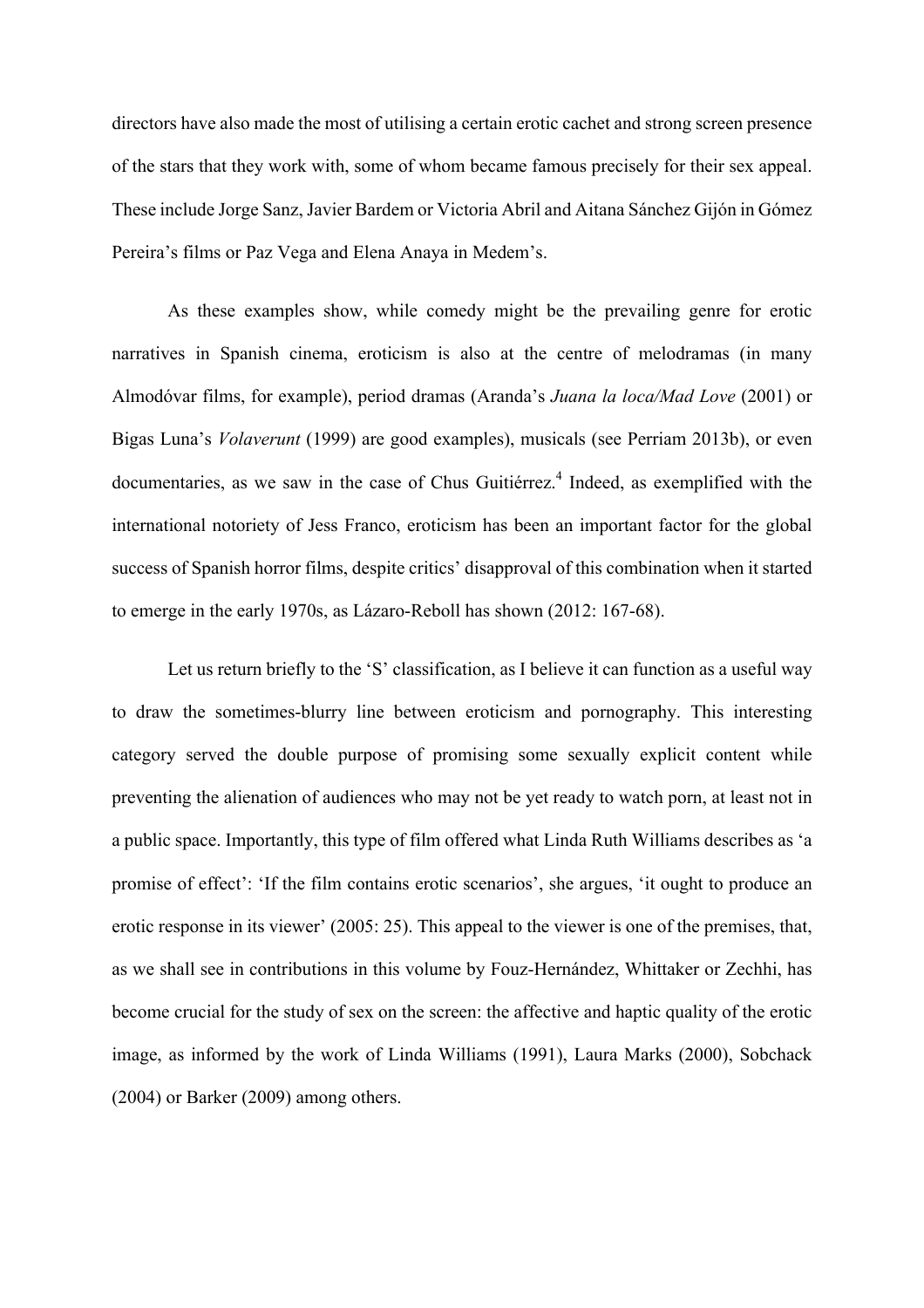#### **D** *Kiki***: Sex through the Senses**

In that sense, the recent and enormously popular *Kiki, el amor se hace/Quikie, Love is So* (dir. Paco León, 2016) becomes the latest example of a film sold very much on the basis of its sexual narrative and some nudity, but that in fact leaves much to the imagination. It also presents a set of themes, aesthetic concerns, performances and ideas that make it a fitting case study that helps to draw out some conclusions about the erotic tradition in Spanish cinema and to introduce some of the main concerns of this volume. The tagline 'Una comedia erótico festiva' – literally 'a merry erotic comedy' (see figure 1) – used in the intensive promotional campaign in Spain is a conscious effort to link the film with the *destape* tradition and the 'S' cinema, since many people would informally refer to those films as '*erótico festivos*'. The extra-diegetic soundtrack of some of the sex scenes also draws out this comparison – in particular in the culminating ménage-a-trois between Paco, Ana and Belén – by using the kind of music that became a common feature of the *destape* genre, drawing on a range of commercial musical styles, here most notably bossa nova, and French and German popular song from the late 1960s, thereby referencing an 'international' style common to much European erotic film from the period. As Julio Arce (2014) – informed by Linda Williams (2008) – has shown, this 'musical sexual interlude' was common in post-Code Hollywood cinema. Williams explains that this interlude provided an element of affective control of the explicit sexual imagery presented on the screen and made it more palatable, as opposed to hearing the diegetic sounds of the sex act (see Williams 2008: 83).<sup>5</sup> Yet, in sharp contrast with the backward Spanish society represented in *Cuarenta años sin sexo*, León's film (almost forty years later!), presents a much more sexually liberated, permissive society that is happy to openly discuss its increasingly sophisticated sexual preferences. Importantly, if, in *Cuarenta años sin sexo*, women seemed subjugated by their husbands and, in some cases, apparently non-orgasmic, women in *Kiki, el*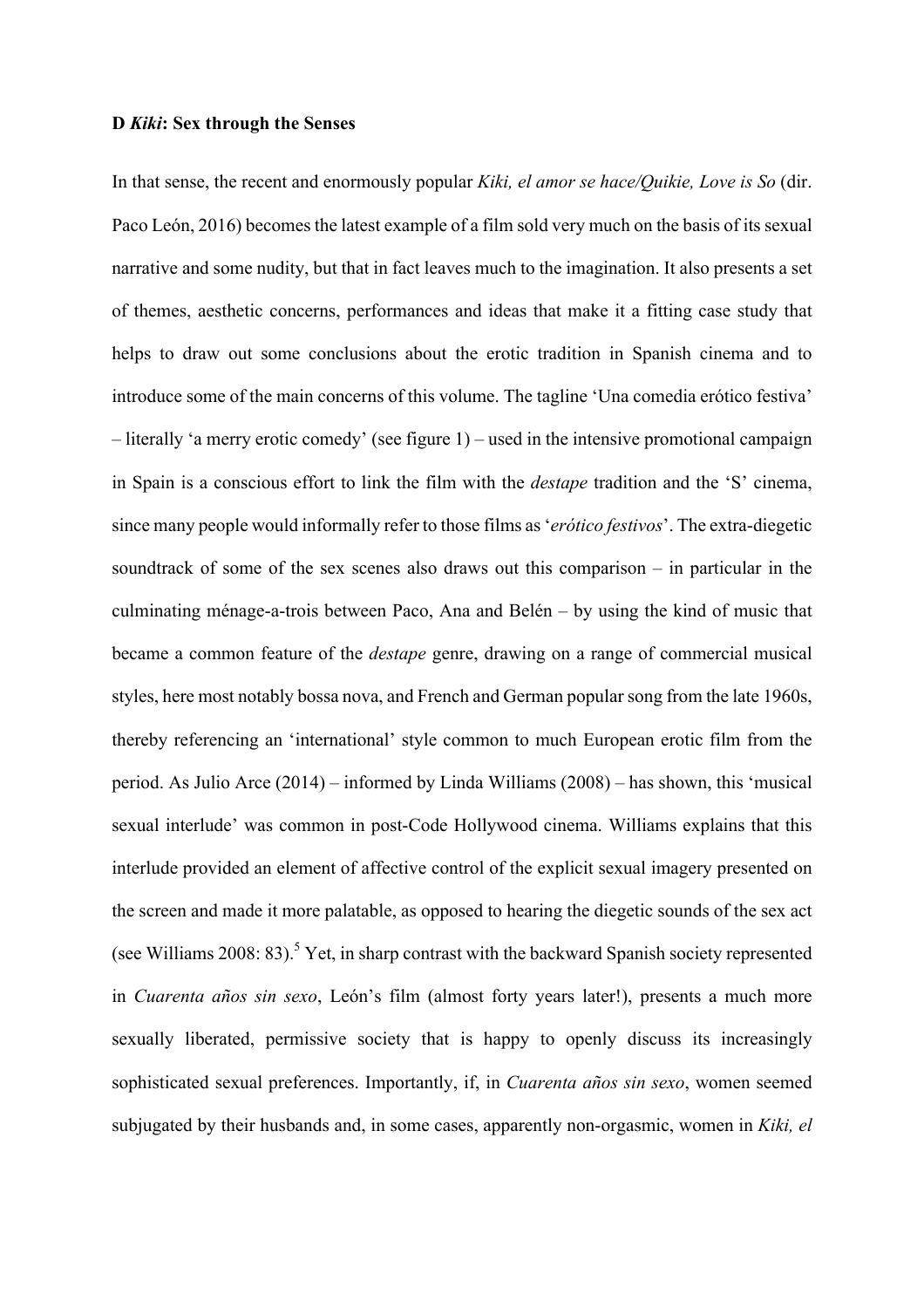*amor se hace* appear to be utterly in control of their sexuality, well-informed about various practices, open-minded and confident in their pursuit of their preferences and desires.

Female orgasm becomes an important driving force in the narrative from the first scene where, shortly after sex, Natalia (Natalia de Molina) confesses to her partner that she had experienced a very intense sexual climax when she was mugged at a petrol station the previous week. Harpaxophilia (becoming sexually aroused by a burglary or robbery) is the first of many paraphilias and fetishes presented in the film as the main narrative thread between five loosely interconnected stories: María Candelaria (Candela Peña), a fairground worker, is sexually aroused by sobbing (dacryphilia); Ana (Ana Katz) is married to Paco (played by the director Paco León), but attracted to bisexual Belén (Belén Cuesta) with whom the couple eventually enter into a polyamorous relationship; cosmetic surgeon José Luis (Luis Bermejo) finds in somnophilia a way to rekindle his sex life with his differently-abled wife Paloma (Mari Paz Sayago); while Sandra (Alexandra Jiménez), is slightly deaf, has a lactose resistance and a fetish for certain textile materials.6

# Figure 1. Natalia de Molina y Álex García in a trailer for *Kiki, el amor se hace*/*Quickie, Love is So*, directed by Paco León. Spain: ICAA, Mediaset España, Telecinco Cinema, Vértigo Films, 2016.

The casting of Candela Peña is, in my view, quite a crucial part of this film's conscious effort to firmly place itself into the long tradition of erotic Spanish cinema. This is arguably Peña's first major role in a Spanish film since she famously admitted to having serious financial problems during her Goya Award acceptance speech in 2013, openly asking for work in several television chat shows thereafter. Interestingly, two of her most recent important roles in Spain where in the aforementioned erotic-nostalgic comedies *Torremolinos 73* and *Los años desnudos, clasificada 'S'*, while one her most iconic performances (for which she received a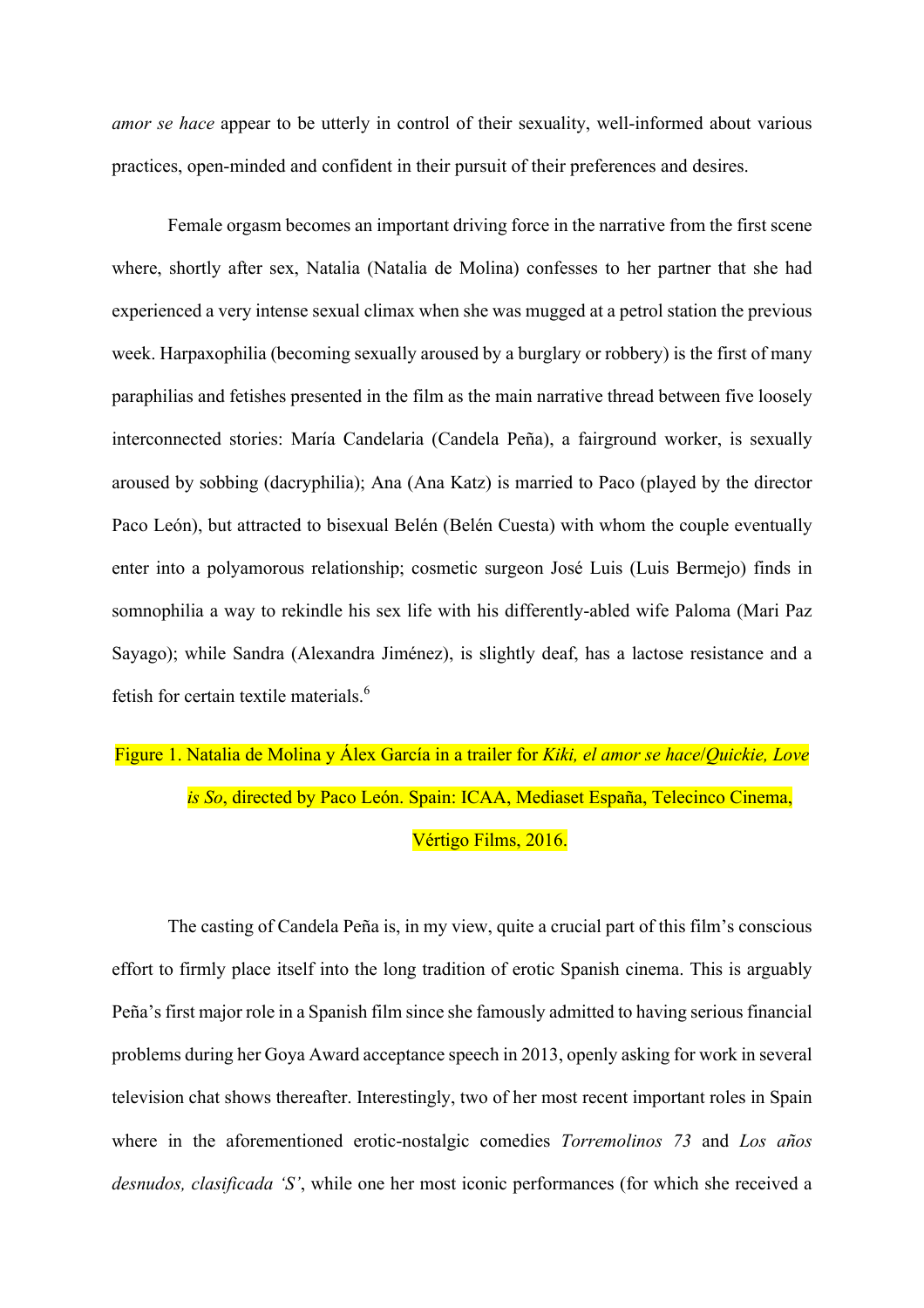Goya award) was in the role of a sex worker in León de Aranoa's *Princesas/Princesses* (2005). While it would not be fair, nor particularly productive to establish comparisons between Peña and the stars of the *destape* films, it is worth pointing out that Peña's sexually explicit roles and her performances in nostalgic comedies set in the transition in particular, further underscore this film's symbolic re-inscription into that tradition.

There are at least three other issues that make this film particularly fascinating for the study of sex and eroticism on the Spanish screen. Firstly, the film establishes a clear tension between the primal, animalistic aspects of sex and the need to rationalise, perform, mediate and sometimes pay in order to make erotic fantasies come true. The opening credit sequence superimposes images of the first sex scene between Natalia and Álex with footage of wild animals on heat or breeding, sometimes combining the two so that the faces or body parts of the characters are replaced with the heads or equivalent body parts of the animals. From the outset, then, the film makes a point of blurring the distinction between animal and human sexuality. One of the main tenets of Bataille's theory of eroticism is that it is '[an] aspect of the inner life of man', that human sexual activity is only erotic 'whenever it is not rudimentary and purely animal' (2012: 29). Thus, for him, the creation of taboos is a crucial aspect of human evolution and part of what differentiates us from animals. The sense of animal abandonment that characterised the opening moments of *Kiki* rapidly gives way to the characters' 'inner life'. Natalia can't stop thinking about what caused her unexpected orgasm when she was robbed at the petrol station. This inexplicable, almost primal reaction is hastily rationalised. Álex, wishing to give his girlfriend a sexual thrill, will attempt to recreate the robbery in an underground parking lot. In contrast with the spontaneity of the unexpected first incident, however, a lot of planning, props and, importantly, financial investment will go into this reenactment. Not only will Álex pay actors to perform the robbery attempt, he will also dress up as a robber to become part of the enactment after the foreplay provided by the actors. The plan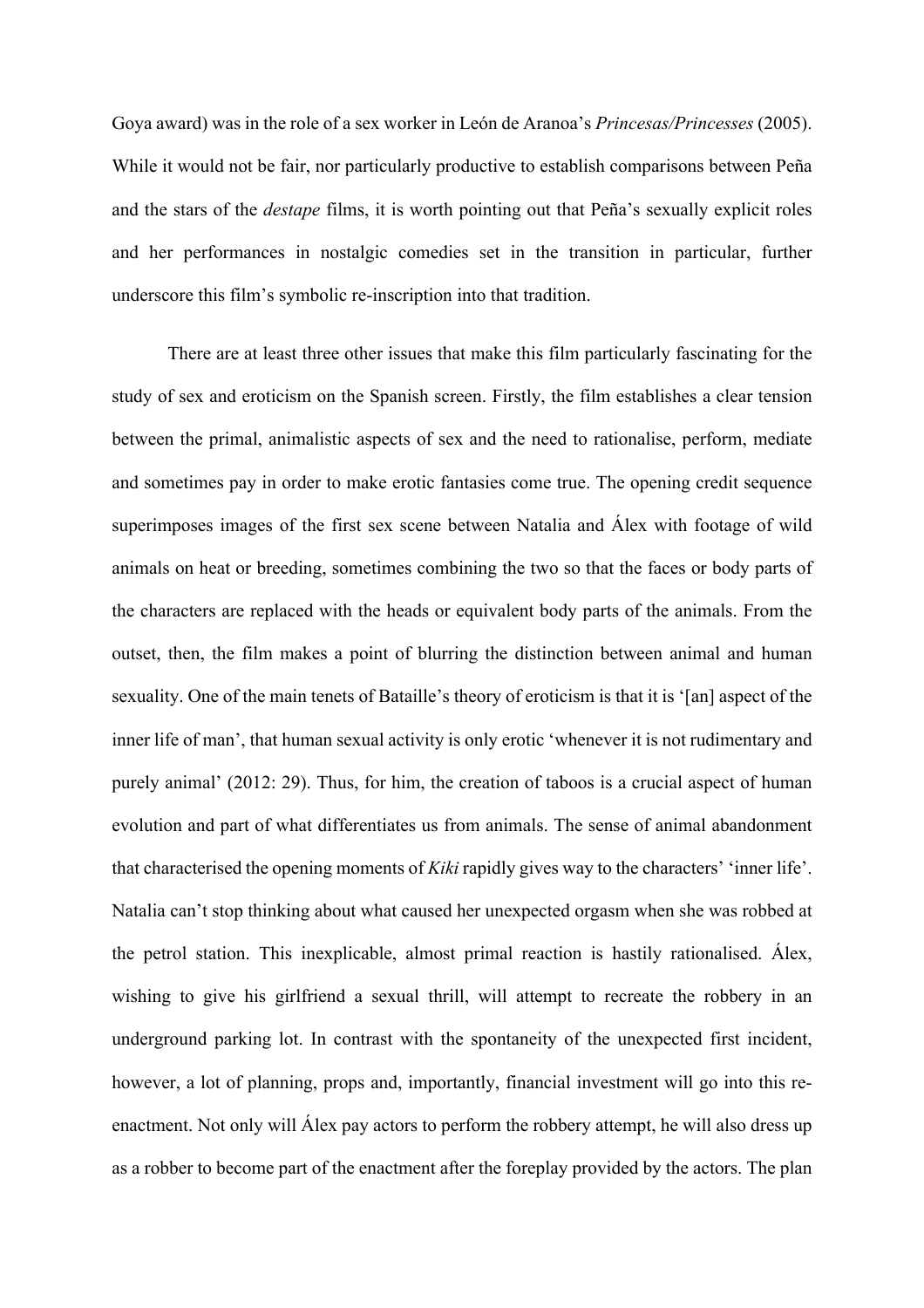goes horribly wrong, but the scene introduces two more points of interest here: the performativity and the commodification of sex.

This performance of sex within a film *about* sex draws attention to the fact that what we are seeing, throughout the film, is a performance – a fact that the film seems interested in foregrounding in other ways, for example by naming most of the characters with the real names (or similar) of the actors who play them. The fake robbery scene also demonstrates that, as Krywinska has argued, we should 'be sceptical about any putative dividing line between the constructed, the natural and the real, particularly as sex and sexuality in life are themselves performative, grounded in the imagination, often staged and involving role-play and fantasy' (2006: 6). In other words, the performativity of the robbery and of sex in film more generally is but a reflection of the performative nature of sex also in the lives of those who are watching. The commodification of sex underlies the whole film and becomes particularly obvious in the references to the sex industry implicit in the nature of Belén and José Luis's jobs. The fetish parties in Belén's club involve both performativity and also a series of financial transactions: costumers have to pay an entrance fee and, once inside, consume drinks. For special parties they will also need to rent or buy pricey outfits to adhere to specific sexual dress codes. José Luis buys her maid's silence (she knows that he secretly sedates his wife in order to have sex with her) with ever-increasing discounts for the breast implants that she wants. Meanwhile José Luis's assistant at the clinic is worried about her daughter, who has started selling her used underwear online. The business of sex is, of course, best symbolised in the film product itself. Outselling Almodóvar's long–awaited *Julieta* by three to one in the Spanish box office in the first four months of theatrical exhibition (both films were released within a week of each other) and arguably resurrecting Peña's career, *Kiki* proves Krywinska's point about 'the allure of erotic sensationalism' at times of crisis in the industry (2006: 13-14), something that also applies more widely to the erotic films of the transition.<sup>7</sup>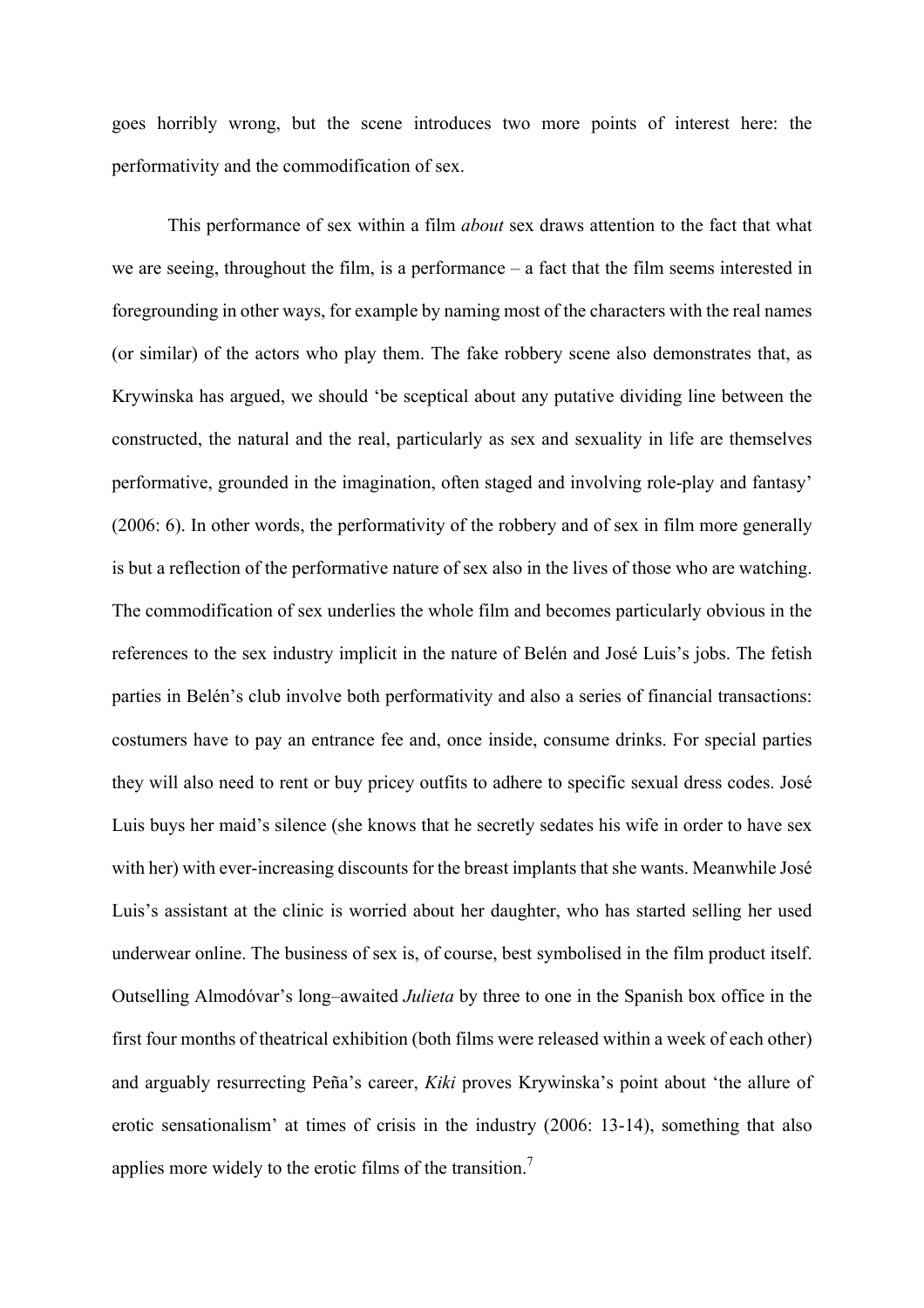The role of technology as mediator of sexual desire is also evident in Sandra's job as a sign language interpreter. She falls in love with one of her clients who calls requesting that she interprets a call to a telephone sex line. In a complex incitement to the spectator's senses, Sandra becomes the visual and language mediator between her client Rubén (David Mora) and the erotic female voice that he can't hear. In a further turn of the screw that is reminiscent of the humorous dubbing scene at the start of Almodóvar's *La ley del deseo/Law of Desire* (1987), we see the real person at the other end of the phone. The lady pretending to be a hot 'heterosexual blonde' is in fact a rather unglamorous and business-oriented person busy multitasking at home. She is holding the phone with one hand and waxing her facial hair with the other, while also keeping an eye on the stove. Her very unsexy appearance resulting from the *real* circumstances once again draws attention to the performativity of sex – already implicit in the context of the paid act – while at the same time highlighting the role of technology, capital and the senses in this multiply mediated exchange. The scene cleverly plays out its affective appeal by emphasising specific senses in different characters. Rubén, as a 'super consumer' (he pays the sex line worker and the interpreter), relies on his gaze to filter sensations conveyed by Sandra. Sandra, who also relies on a sometimes malfunctioning hearing aid, depends on her hearing in order to interpret the conversation with the telephone sex worker – while at the same time becoming aroused herself with the vision of handsome Rubén on her screen. The telephone sex worker draws attention to the senses of touch and smell: not only is she painfully waxing her facial hair, at one point she has to put out a fire in the kitchen. The inescapable hapticality of this scene is further enhanced by Sandra's fetish for fabrics. In an earlier scene she had an intensive orgasm in a metro station after frenziedly touching the shirt of an anonymous fellow passenger as she alighted the train.

The senses of touch, smell and taste are, of course, essential in most paraphilias, and this highly sensual film emphasises them unambiguously through the fetishes of the main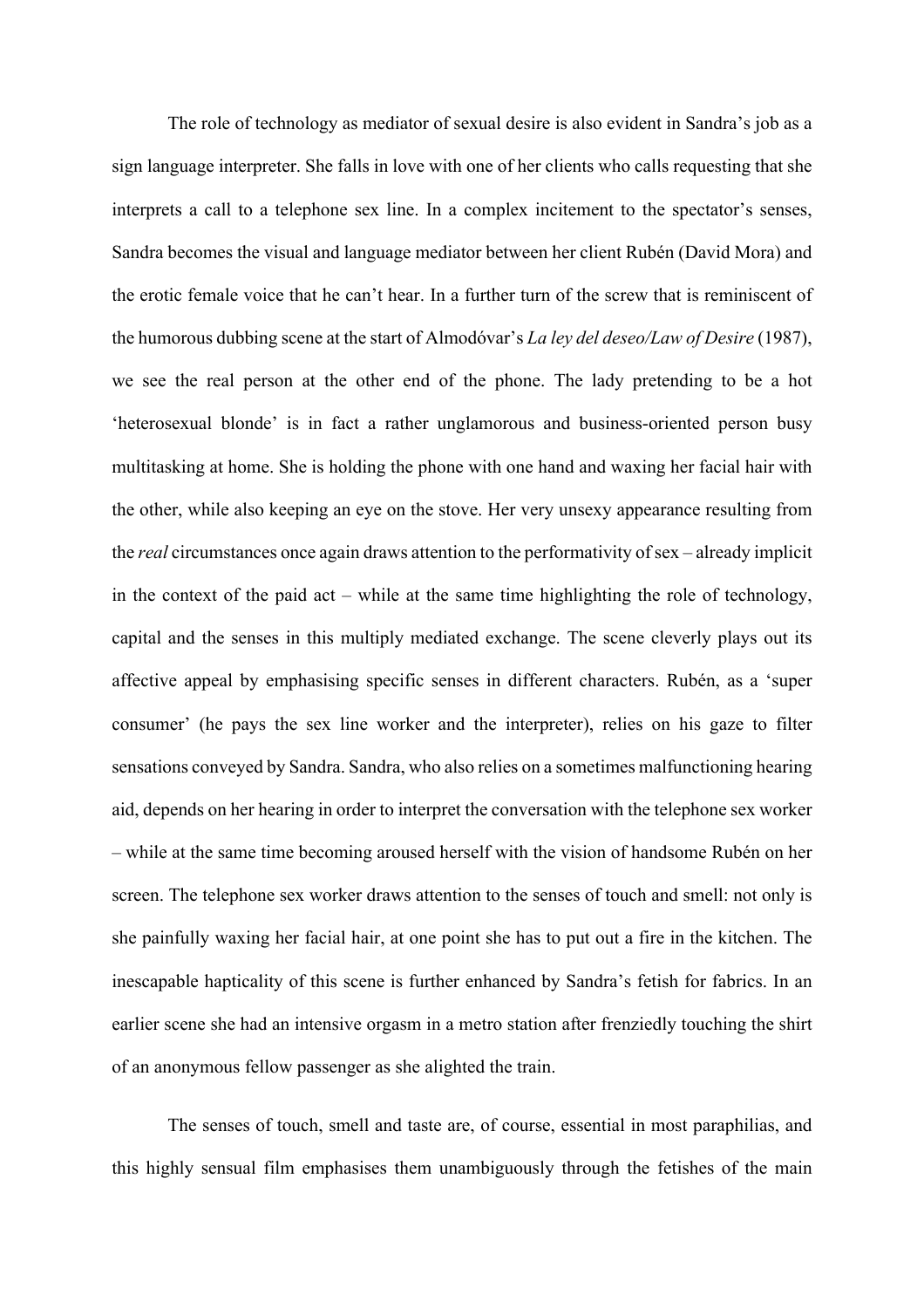characters and some secondary ones, as seen in a golden shower scene or in the references to the used-underwear traffic. Talking about what she calls the 'body genres' (melodrama, horror, pornography), Linda Williams argues that 'the success of these genres seems a self-evident matter of measuring body response' (1991: 5). Although this erotic comedy would not quite fit any of the genres identified by Williams, the emphasis placed on bodily fluids (tears, blood, sperm, urine), smells (used clothing, food), sounds (and their interruption by a malfunctioning hearing aid), textures (fabrics, skin), flavours (food, bodies), and, of course, provocative imagery, is remarkable.

By reinserting the human sensorium into the critical frame and emphasising such degraded categories as 'feeling' and 'intensity', this study of Spanish erotic cinema seeks to contribute to the current tendency in Film Studies of doing theory through the senses. One of the main premises of this book's approach to erotic cinema is informed by Williams's work on embodied ways of experiencing sex in films and, in particular, Benjamin's concept of *innervation*. As Williams argues, in watching bodies engaged in sexual acts, the spectator 'is solicited sexuality too' (2008: 19). The studies that follow combine the more established approaches to socio-historical contextualisation and interpretation of the films with analysis informed by cutting-edge film and cultural theories, with a view to making room within its analytical trajectory for the auteurs, the texts, their contexts, the stars, the industry and, importantly, the audiences.

#### **E. This Book**

The main aim of this book is to use the erotic as a prism through which to study and better understand important aspects of Spanish cinema and Spanish society as wide-ranging as age, class, gender, modernity, national identities, race religion or sexualities. To that end, and while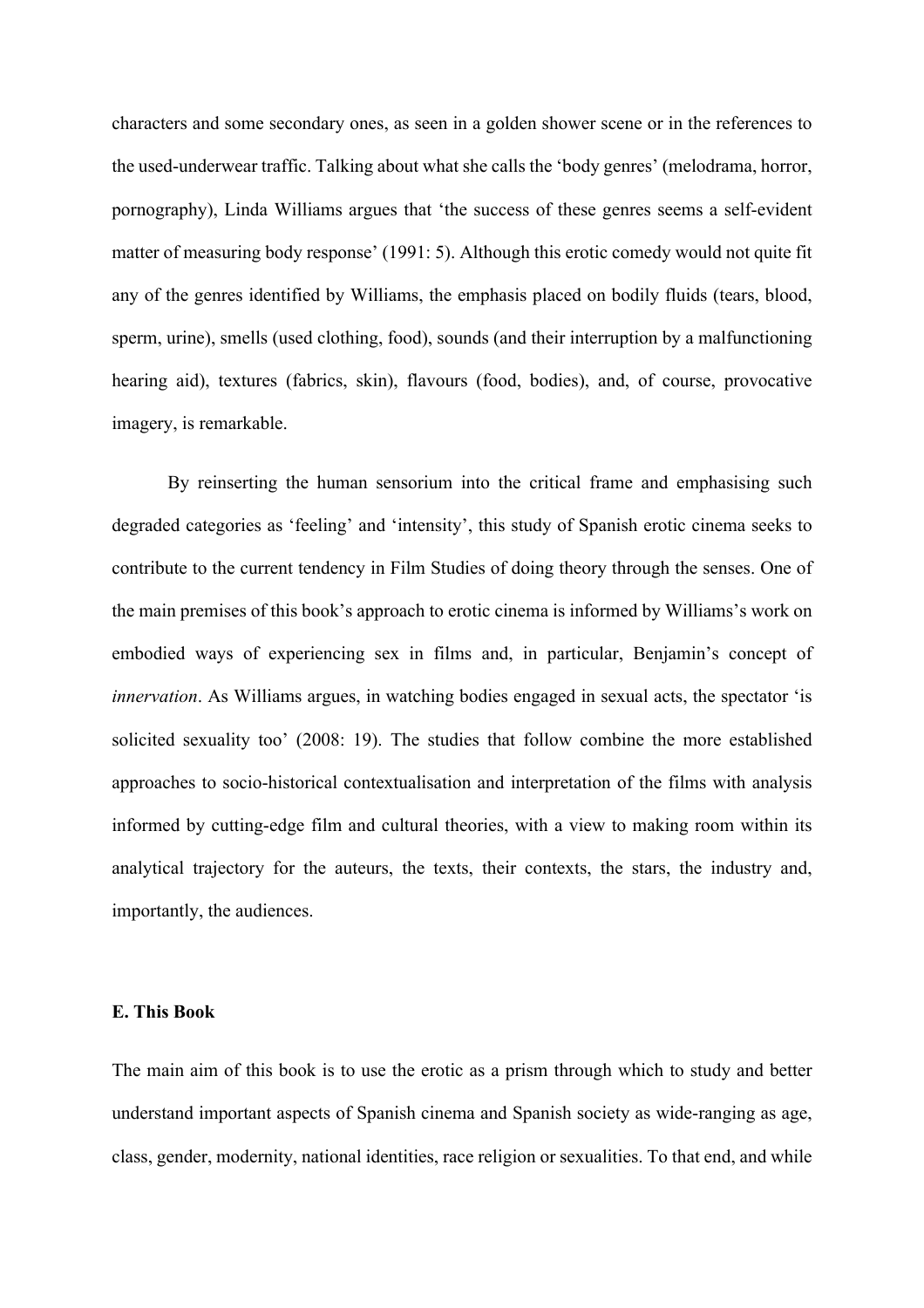not claiming comprehensive historical coverage, the chapters are presented chronologically (on the basis of the main case studies discussed) in an attempt to reveal the evolution of what we may understand as 'erotic' in the Spanish cinema production of the last one hundred years or so. The thirteen chapters included in this collection offer a detailed overview of a wide range of aesthetics, genres, directors and styles. Genres discussed include the crusade film (Epps), comedy, horror (Lázaro-Reboll), melodrama, and religious film (Pérez), as well as some specifically Spanish genres including *cine con niño* (Wright), *cine quinqui* (Whittaker) and, or course, *destape* (especially Pérez and Melero Salvador). The stars discussed include household names such as Alfredo Mayo (Epps), Maria José Cantudo (Pérez), José Sacristán (Faulkner), Silvia Munt (Stone), Ana Torrent (Wright), Amparo Soler Leal (Zecchi), Bardem or Banderas (Fouz-Hernández), but also some lesser-known figures including Pisano (Sanabria), Jorge Rivero and Tony Fuentes (Melero Salvador), or José Luis Manzano (Whittaker). The list of directors is too long to enumerate here, but it ranges from Benito Perojo in the silent period to Almodóvar, Paula Ortíz or Paco León today. Eloy de la Iglesia deserves a special mention, as this book, suitably, celebrates his erotic film production in almost half of the contributions (Lázaro-Reboll, Pérez, Melero Salvador, Fouz-Hernández – and whole chapters by Faulkner and Whittaker).

Starting in the silent period, Eva Woods Peiró explores the erotic allure of the kiss in 1920s Spanish films, paying special attention to discussions about the cinematic kiss in the Spanish specialised press at the time. Her research reveals an obsessive fascination with the technological mediation of the Hollywood kiss on the one hand, and, on the other, a highly racialised discourse about Japan's prohibition on kissing, used by the Spanish printed media to present a comparatively modern image of 1920s Spain – despite the shortage of Japanese films shown in domestic theatres at the time. If Woods Peiró ends her chapter by referring to the renewed emphasis on racialised erotic discourses in 1990s Spanish cinema, where foreign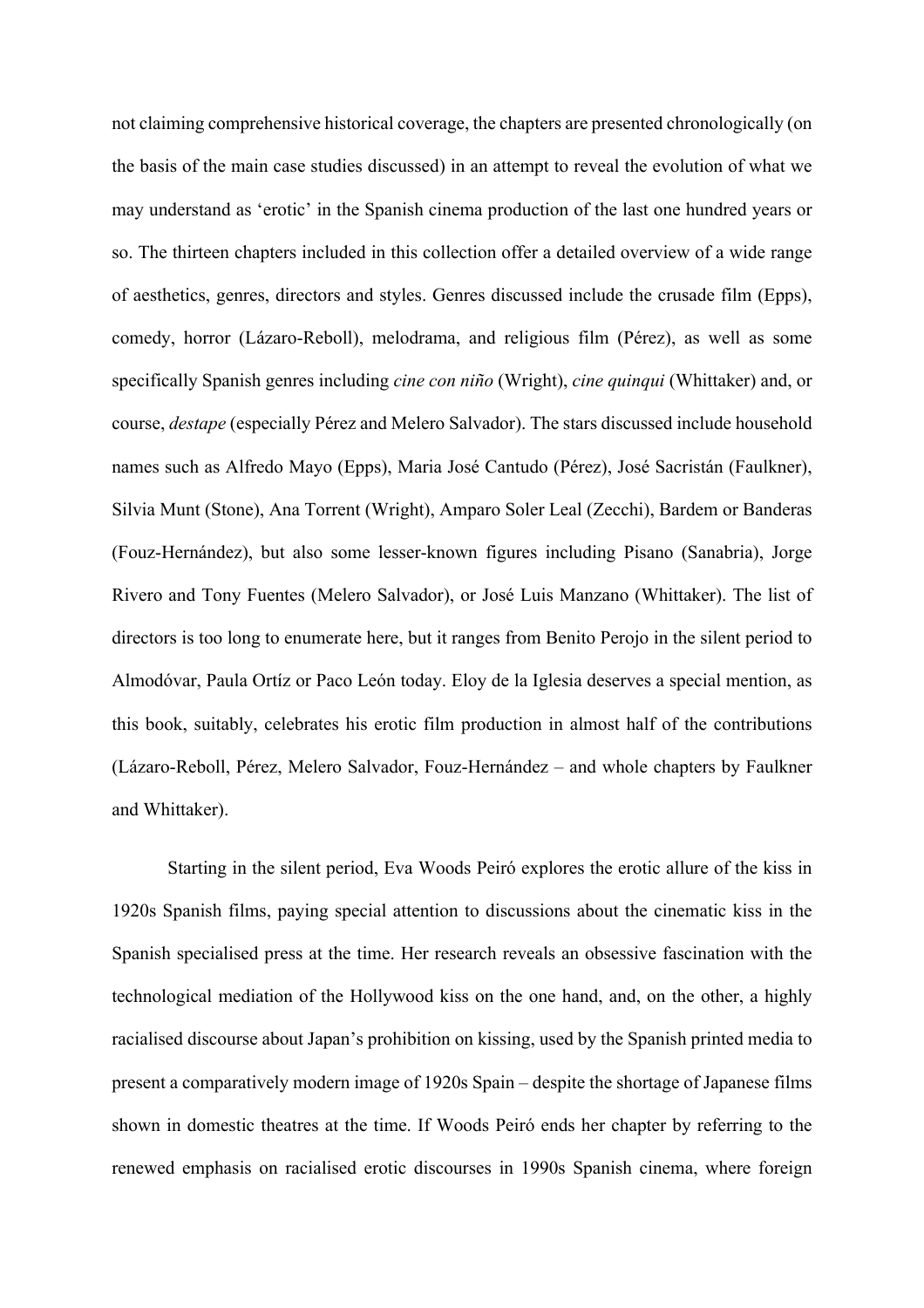bodies are often exoticised, Brad Epps starts his essay by connecting those 1990s postcolonial film narratives to the 'jumbled conflux of the exotic and the erotic' in the three 1940s Spanish films set in Africa that he examines: *¡Harka!* (dir. Carlos Arévalo, 1941), *¡A mí la legión!*/*Follow the Legion* (dir. Juan de Orduña, 1942) and *Misión blanca*/*White Mission* (dir. Juan de Orduña, 1946). In his chapter, Epps argues that the films use desiring subjects as a propagandistic vehicle of Spain's imperial ventures that are put at the service of the Nationalist cause. While the decidedly homosocial colonial military setting has inspired a number of homoerotic readings focused on the strong male friendships celebrated by the films, Epps critiques the misogynistic and racialised nature of those relationships. The very sublimation of desire implied in the 'masculine mystique' promoted in the narratives inspires in this case a different and innovative kind of queer reading.

Concerned with a different kind of exoticism, that which was motivated by the new influx of mass tourism in the *desarrollismo* years, Annabel Martín explores the transformative power of the then newly introduced neoliberal economic policies. In her study of 1960s films (especially Jaime Camino's *Los felices sesenta/The Happy Sixties* and Jorge Grau's *Noche de verano/Summer Night*) Martín teases out the tensions that the films establish between the allure of capitalism, consumerism or the potential for social upward mobility on the one hand, and erotic frustration on the other. Moreover, while the films suggest a certain sexual liberalisation both of the characters and 1960s Spanish cinema and Spanish society more widely, they also commodify bodies. In the new neoliberal regime, bodies become consumers as well as consumer objects. This preoccupation with the objectification of the body also underlies Lázaro-Reboll's chapter on 1970s erotic horror films. His essay reveals how the Spanish film press became highly critical of what it perceived as an exploitative commercialisation of eroticism and sexuality in what it appropriately called '*erotismo de consumo*'. Rather than focusing on the well-trodden territory of the objectification of female bodies in horror cinema,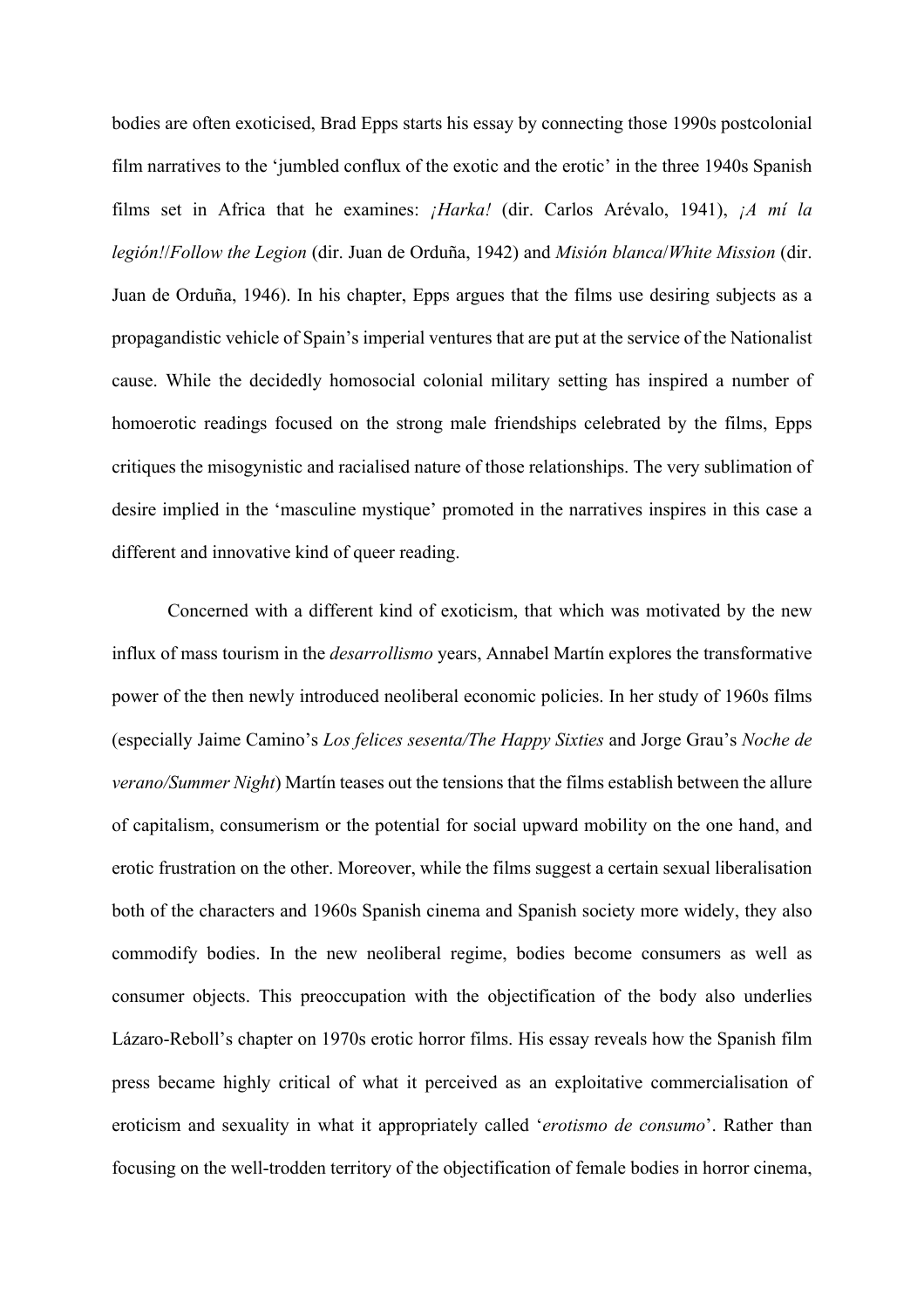Lázaro-Reboll turns his attention to the male body and the camp aesthetics of Miguel Madrid's (aka Michael Skaife) *El asesino de muñecas*/*Killing of the Dolls* (1975) and, in particular, to the body of David Rocha as spectacle.

Jorge Pérez's essay on filmic depictions of the Opus Dei opens a section of five chapters that explore different aspects of eroticism in the films of the transition. To an extent, all five chapters explore the political potential of the erotic content of these films. Focused on the *destape* films, Pérez and Melero Salvador make important contributions to the aforementioned re-evaluation of this often scorned genre from two different perspectives, while Sanabria, Faulker and Whittaker propose new readings on the work of two crucial directors of the period, Bigas Luna and Eloy de la Iglesia.

Pérez's revealing analysis of the Opus Dei in Grau's *La trastienda/The Backroom* (1976), Yagüe's *Cara al sol que más calienta/Facing the Warmest Sun* (1977), and Berlanga's *La escopeta nacional/The National Shutgun* (1978), demonstrates the political value of these films in their different approaches to the depiction of the secretive religious organisation. In *La trastienda*, for example, the casting of Czech-born actor Frederick Stafford helps associate the Opus Dei elites with modern European democracies. The other two films offer more direct criticisms of the organisation, exposing the perverse effects of the sexual repression that it fosters. The potential of the erotic as political critique is also at the centre of Sally Faulkner's essay. Adapting her original concept of 'middlebrow cinema' (Faulkner 2013) to Spanish erotic cinema – what she calls 'the middlebrow erotic' – her chapter examines how, after the abolition of censorship in 1977, eroticism 'extended beyond subject matter and became the very grammar by which a new film language was constructed'. In turn, that new language was used to express the new freedoms afforded by democracy. She illustrates this theory with a fresh reading of an important film of this period, Eloy de la Iglesia's *El diputado/Confessions of a Congressman* (1978), demonstrating how the erotic is used to didactically explain previously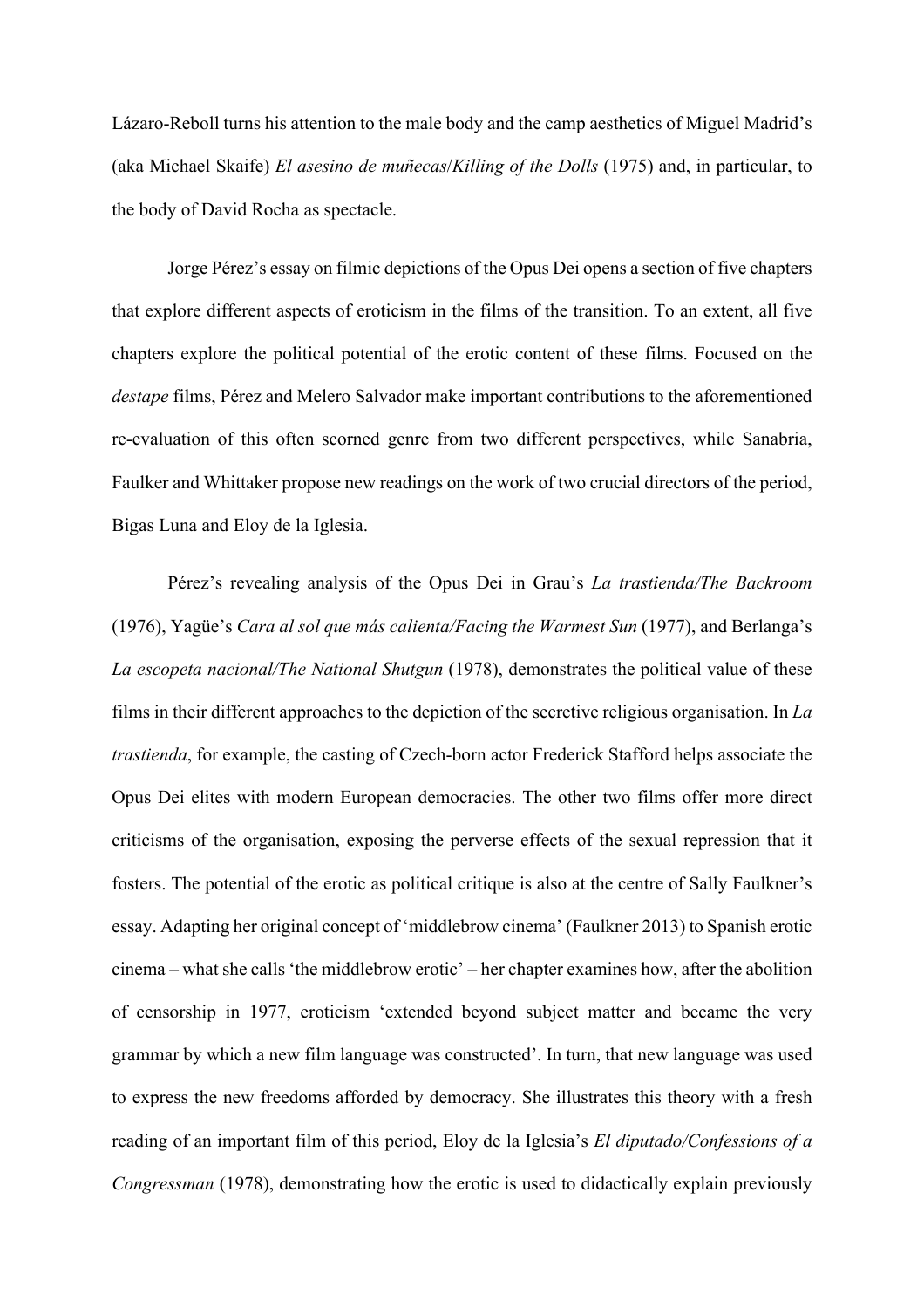forbidden political and sexual tendencies and, indeed, how these go hand in hand with each other. Carolina Sanabria's chapter focuses on another iconic film of the transition, Bigas Luna's *Bilbao*, released in the same year as *El diputado* and causing a similar uproar – but for very different reasons. After reclaiming the importance of this controversial film as 'a foundational text of Spanish sex-cinema' and an essential testament of the transition, Sanabria reveals that despite the film's reputation as sexually provocative and overtly erotic, *Bilbao* is in fact an abstract tale about the disenchantment with the body, which is quite literally turned into a lifeless, undesirable and *anti*-erotic object.

Returning to the *destape* comedies, Melero Salvador proposes a different focus to what we are used to in work on this genre by turning attention to the male star system. In this sense, his chapter joins forces with Pérez, but also with Epps, Lázaro-Reboll, Faulkner, Whittaker and Fouz-Hernández's discussions of masculinities and male bodies in this and other genres and periods elsewhere in this book. Melero Salvador studies the performances of Tony Fuentes in two popular *destape* films: *Deseo carnal/Desire of the Flesh* aka *Carnal Desire* (dir. Manuel Iglesias, 1978) and *Jóvenes viciosas/Dirty Young Ladies* (dir. Manuel Iglesias, 1980), as well as the evolution of Fuentes' star persona. The analysis reveals both how the films projected onto the actor's body stage some of the social anxieties of the time, and how, in turn, these and other historical traces are carried forward into his roles in other films. The male body and another male star are also the focus of Tom Whittaker's discussion of Eloy de la Iglesia's *quinqui* films. Informed by senses-receptor-based film theories, as previously discussed, his chapter reflects on the importance of the visual erotics of touch and skin, using the body of de la Iglesia's *actor fetiche* José Luis Manzano as a productive and very fitting case study. The chapter proposes that the aesthetic roughness, the post-synch sound, and the delinquent narratives characteristic of this type of film, make it ideal to illustrate the kind of visual immediacy that sensually engages the viewer with the image on the screen. Manzano's skin is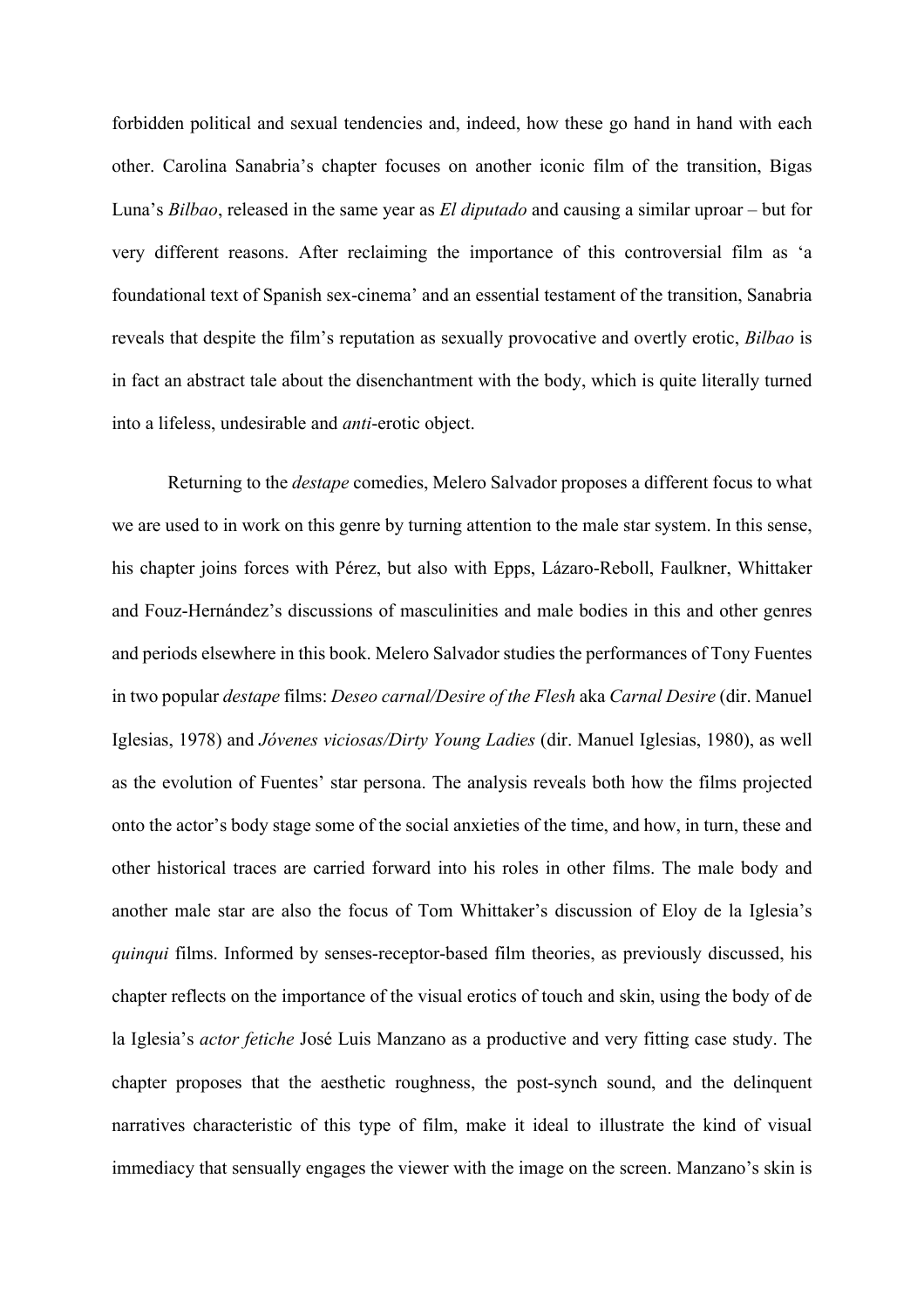often shown in close-up, pierced and tattooed. Through his work in de la Iglesia's *quinqui*  films, the actor became iconic of a genre fascinated with 'the fragile glamour of male youth' as a memorable example of what the press at the time referred to as the '*estética de calzoncillo*', as Whittaker notes.

As the book reaches beyond the transition, into the democratic period, the last four chapters show how eroticism in contemporary Spanish cinema continues to be used as a tool to draw attention to social anxieties of the times: national and nationalist identities, gender equality, ageing, and sexuality. In his chapter, Rob Stone sets out to investigate the curious absence of erotic content in Basque cinema (Julio Medem's feature films are the obvious exception), an absence that, as he says, extends well into the democratic period and therefore cannot be blamed on censorship or catholic repression. His research shows that the explicit content of Basque films often revolves around contexts of torture, revealing a certain fascination with masochist narratives that could be suggestive of nationalist martyrdom. This is explored in his Deleuzian analysis of his two main case studies, *Estado de excepción*/*State of Emergency* (dir. Iñaki Núñez, 1977) and *Akelarre*/*Witches' Sabbath* (dir. Pedro Olea, 1984), and of a segment of Medem's documentary *La pelota vasca: la piel contra la piedra*/*The Basque Ball: Skin Against Stone* (2003) among many other examples throughout the history of Basque cinema. This noticeable absence of erotic narratives could be part of a revolutionary intent to distance Basque cinema both from the erotic narratives of the Barcelona School and from the *destape* films associated with Madrid, but also a nationalist commitment to sacrifice individualistic desires and pleasures at the service of more collective aims.

Sarah Wright studies the child figure as 'the conduit for the exploration of the trauma and loss of the Spanish Civil War and its aftermath of dictatorship in Spain' in well-known films including *El espíritu de la colmena/The Spirit of the Beehive* (dir. Víctor Erice, 1973), *Cría cuervos/Raise Ravens* (dir. Carlos Saura, 1976), *Secretos del corazón/Secrets of the Heart*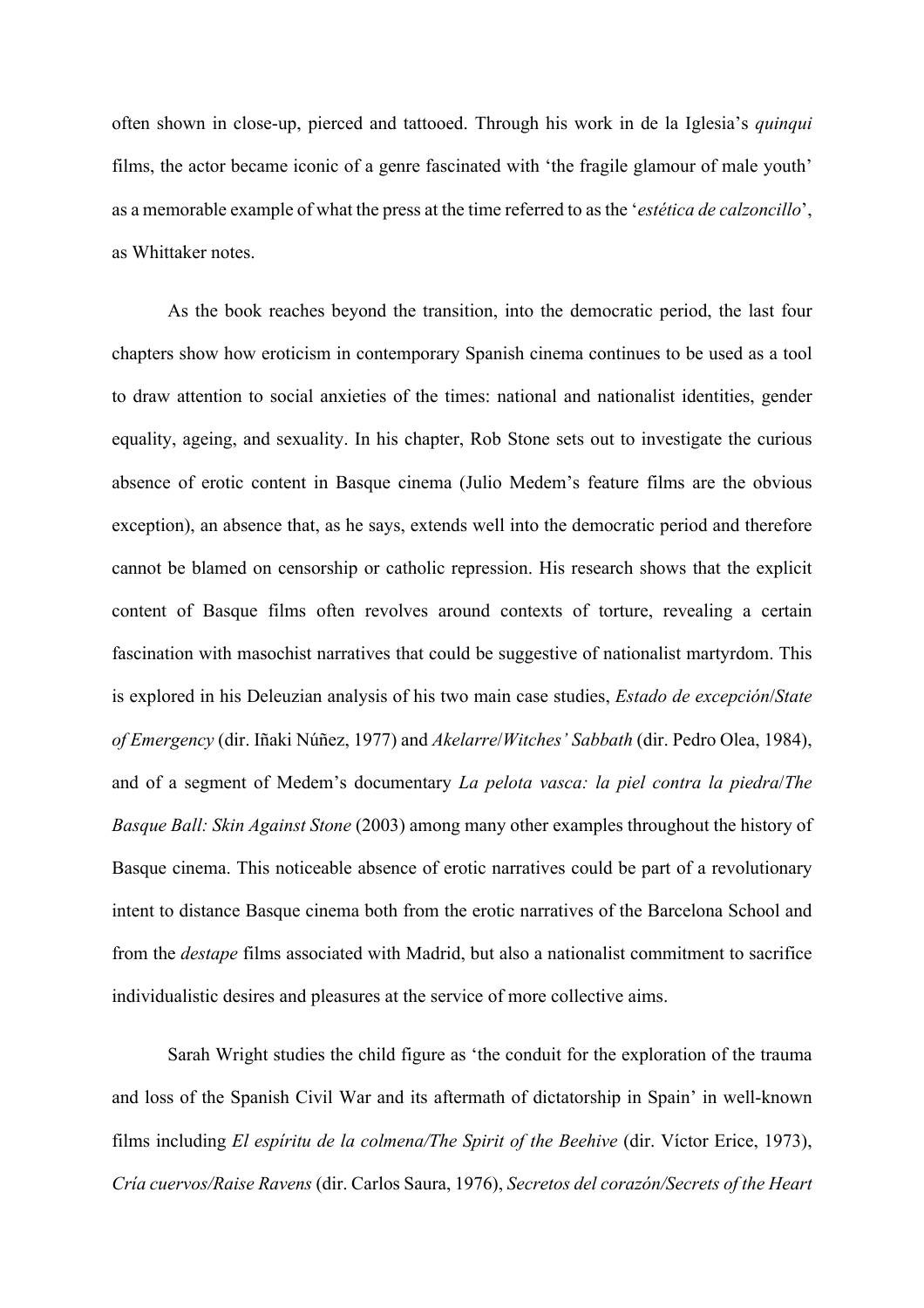(dir. Montxo Armendáriz, 1997) and *Pa negre/Black Bread* (dir. Agustí Villalonga, 2010). In an analysis informed by queer theory, and in particular by Lee Edelman's concept of reproductive futurism and Elizabeth Freeman's erotohistoriography, Wright focuses on sequences of intense intimacy (between mother and child, for example), transgressive kids' games, and some traumatic events witnessed by children to explore the potential of the child figure as the key to queer the films' version of history. If Wright focuses on the child, Barbara Zecchi puts the spotlight at the other end of the age spectrum to discuss the figure of the ageing female character as a sexual being in a wide selection of films directed by women filmmakers including Cecilia Bartolomé, Isabel Coixet, Pilar Miró, Josefina Molina or Paula Ortíz among others. Zecchi usefully identifies a number of sometimes opposing strategies that serve to organise the films into three distinctive categories. Some films actively spectacularise the body of the mature and sexually active woman, others do the opposite and use the portrayal of the unglamorous older female body as a means to draw attention to and denounce the expectations set by the youth-obsessed mainstream film and media that displace mature women making them invisible. Finally, she identifies a third group of films with 'affirmative ageing' discourses. In ways that closely link this chapter to Whittaker's, Zecchi explains how this latter group of films actively encourage the spectator's sensual engagement with the erotic experiences of the older women on the screen.

In the chapter that closes the collection I investigate why so many erotic scenes involving sex between men are often interrupted. While these interruptions are perhaps to be expected in erotic – as opposed to pornographic – films, the frequency and sometimes violence with which they occur is intriguing and troubling. The chapter identifies different strategies of interruption that go from the classic ellipsis with fades to black to literal concealment achieved with distance, poor lighting or visual obstructions such as doors, window blinds or props. In some other cases, other characters enter the scene. These include family members (often female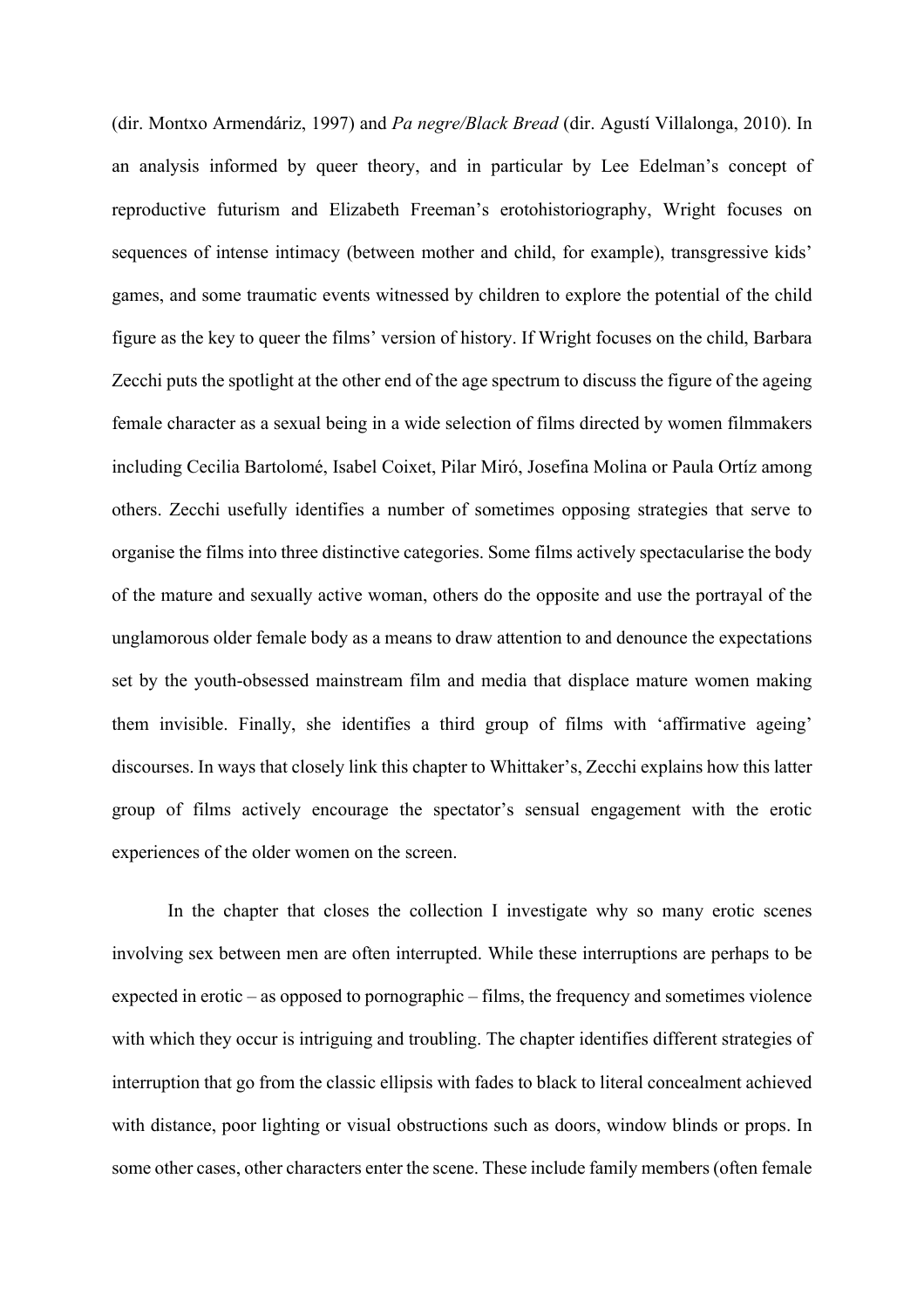– wives, girlfriends, mothers) but also (often male) strangers that halt the sex act quite suddenly and aggressively mid-way. Importantly, these *violent* interruptions prevent the kinds of pleasurable identification that are often encouraged in heterosexual erotic scenes, even when the sex act is left to the spectators' imagination. The study revisits some classic and well-known films by directors including Pedro Almodóvar, Cesc Gay, Eloy de la Iglesia or Gerardo Vera, as well as more recent and lesser-known work including Juanma Carrillo's short film *Fuckbuddies* (2011). The analysis of the final case study, Almodóvar's *Los amantes pasajeros/I'm so Excited* (2013), suggests that, as demonstrated in other contributions in this collection, the erotic content of films can sometimes be hidden (and found) in surprisingly conspicuous places.

## **References**

Aguilar García, José Antonio (2012), *Las estrellas del destape y la transición: el cine español se desnuda*, Madrid: T&B Editores.

Aguilar, Pilar (1998), *Mujer, amor y sexo en el cine español de los 90*, Madrid: Fundamentos.

Alonso Tejada, Luis (1977), *La represión sexual en la España de Franco*, Barcelona: Luis de Caralt Editor S.A..

Arce, Julio (2014) 'Con "S" de Sexo. Representaciones musicales en el cine erótico de la transición', *Quaderns*, 9, 97-105. <https://rua.ua.es/dspace/bitstream/10045/41183/1/Quaderns-de-Cine\_09\_11.pdf> (last accessed 30 July 2016).

Ballesteros, Isolina (2001), *Cine (ins)urgente: Textos fílmicos y contextos culturales en la España postfranquista*, Madrid: Fundamentos.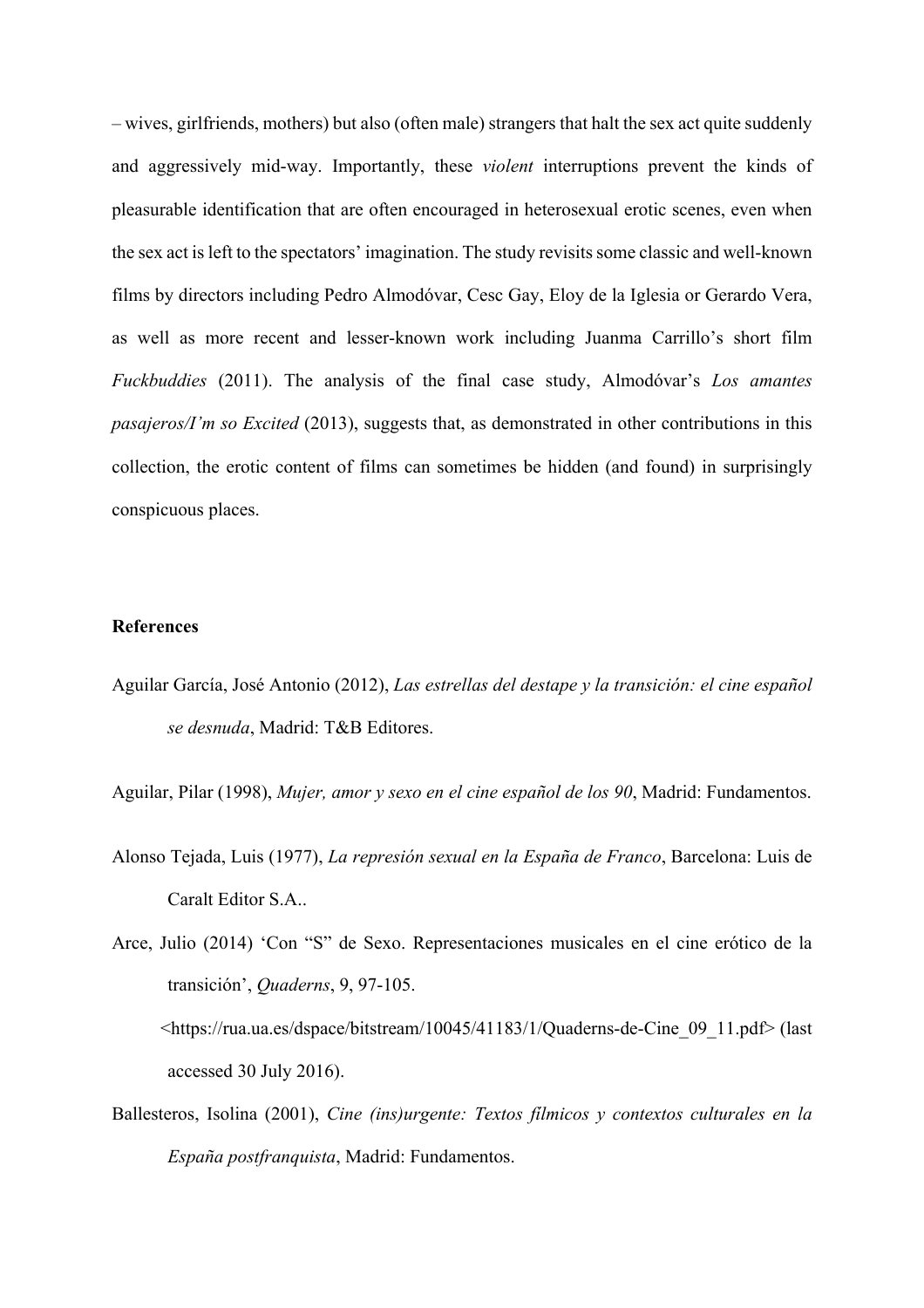Barba, Andrés and Javier Montes (2007), *La ceremonia del porno*, Barcelona: Anagrama.

Barker, Jenniffer M. (2009), *The Tactile Eye: Touch and the Cinematic Experience*, Berkeley and Los Angeles: University of California Press.

Bataille, Georges (2012), *Eroticism*, trans. Mary Dalwood, London: Penguin.

- Faulkner, Sally (2013), *A History of Spanish Film: Cinema and Society (1910-2010)*, New York: Bloomsbury.
- Fouz-Hernández, Santiago and Alfredo Martínez-Expósito (2007), *Live Flesh: The Male Body in Contemporary Spanish Cinema*, London: I. B. Tauris.
- Gubern, Román (1989), *La imagen pornográfica y otras perversiones ópticas*, Madrid: AKAL Comunicación.
- Hines, Claire and Darren Kerr (eds) (2012), *Hard to Swallow. Hard-Core Pornography on Screen*, London and New York: Wallflower Press.
- Jordan, Barry, and Rikki Morgan-Tamosunas (1998), *Contemporary Spanish Cinema*, Manchester: Manchester University Press.
- Kowalsky, Daniel (2004), 'Rated S: Softcore Pornography and the Spanish Transition to Democracy, 1977-1982', in Antonio Lázaro-Reboll and Andrew Willis (ed.), *Spanish Popular Cinema,* Manchester: Manchester University Press, pp. 188-208.

Krzywinska, Tanya (2006), *Sex and the Cinema*, London and New York: Wallflower Press.

Lázaro-Reboll, Antonio (2012), *Spanish Horror Film*, Edinburgh: Edinburgh University Press.

- Lehman, Peter (ed.) (2006), *Pornography: Film and Culture*, New Jersey: Rutgers University Press.
- Marks, Laura (2000), *The Skin of the Film: Intercultural Cinema, Embodiment and the Senses,*  Durham NC: Duke University Press.
- Marsh, Steven and Parvati Nair (eds) (2004), *Gender and Spanish Cinema*, Oxford and New York: Berg.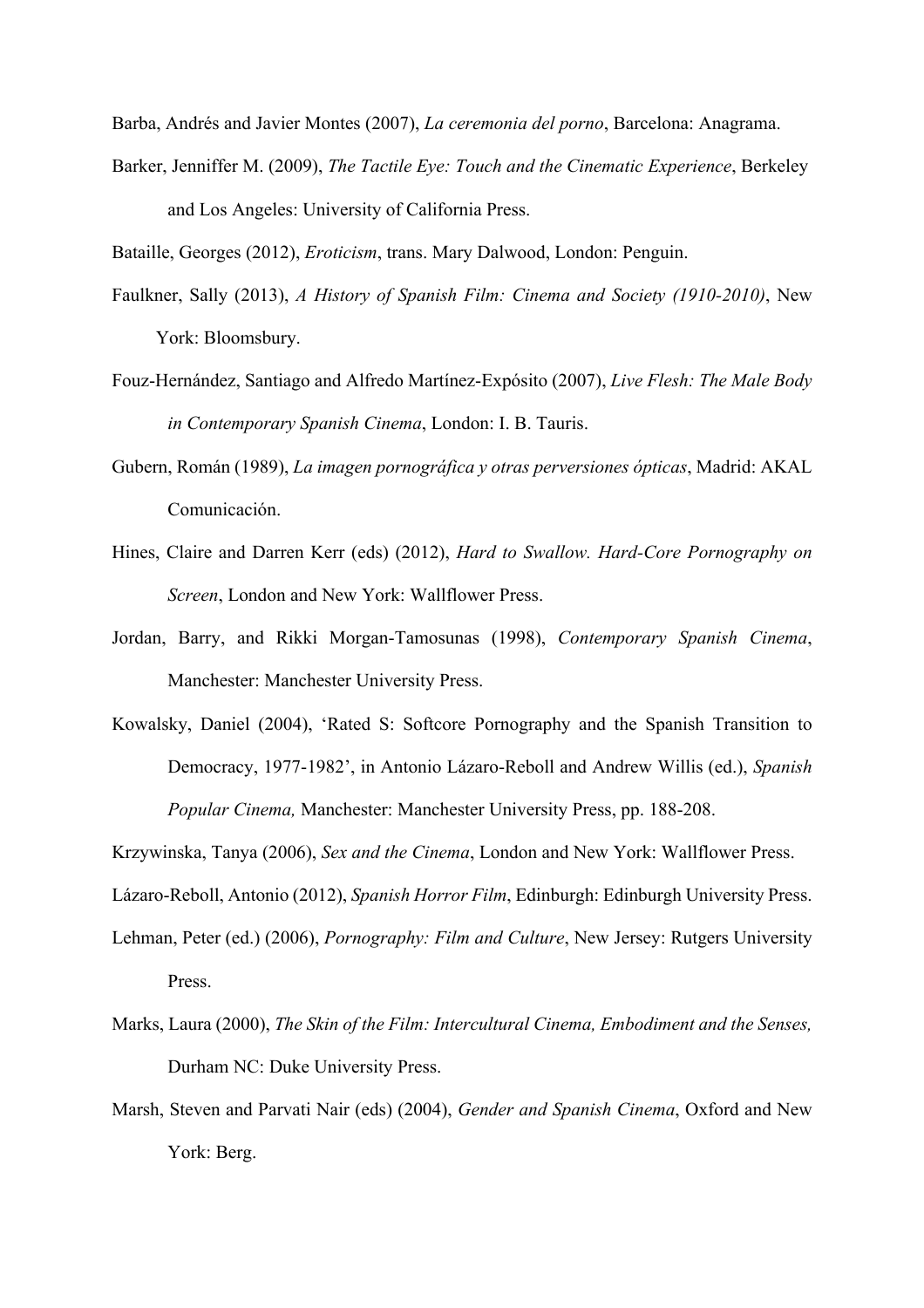- Martin-Márquez, Susan (1999), *Feminist Discourse and Spanish Cinema: Sight Unseen*, Oxford: Oxford University Press.
- Mendik, Xavier (2012), 'Introduction. Perversive Peeping: New Ways to Survey the Cine-Erotic', in Xavier Mendik *Peep Shows Cult Film and the Cine-Erotic*, London and New York: Wallflower Press, pp. 1-24.
- Melero, Alejandro (2010), *Placeres ocultos. Gays y lesbianas en el cine español de la Transición*, Madrid: Notorious Eds.
- Melero Salvador, Alejandro (2011), 'Armas para una narrativa del sexo. Transgresión y cine "S"', in Manuel Palacio (ed.), *El cine y la transición política en España (1975-1982)*, Madrid: Biblioteca Nueva, pp. 127-44.
- Melero Salvador, Alejandro (2014), 'New Bodies, New Sounds: Rediscovering the Eroticism of the Transition', in Duncan Wheeler and Fernando Canet (eds), *(Re)viewing Creative, Critical and Commercial Practices in Contemporary Spanish Cinema*, Bristol: Intellect, pp. 177-189.
- Mercer, Leigh (2016), 'Sexual Technophilia: Vernacular Modernism in Spain's Early Pornographic Film History', unpublished conference paper, *Society for Cinema and Media Studies*, Atlanta (1 April 2016).
- Mercer, Leigh (in preparation) *An Incoherent Voyage: Spanish Cinema Pioneers, Between Technophilia and Technophobia*.
- Mira, Alberto (2004), *De Sodoma a Chueca: una historia cultural de la homosexualidad en España en el siglo XX*, Madrid: Egales.
- Pack, Sasha D. (2006), *Tourism and Dictatorship. Europe's Peaceful Invasion of Franco's Spain*, New York: Palgrave MacMillan.
- Pérez Niño, Tomás (2011), *Cine erótico español: los cien mejores títulos*, Madrid: Cacitel, S. L..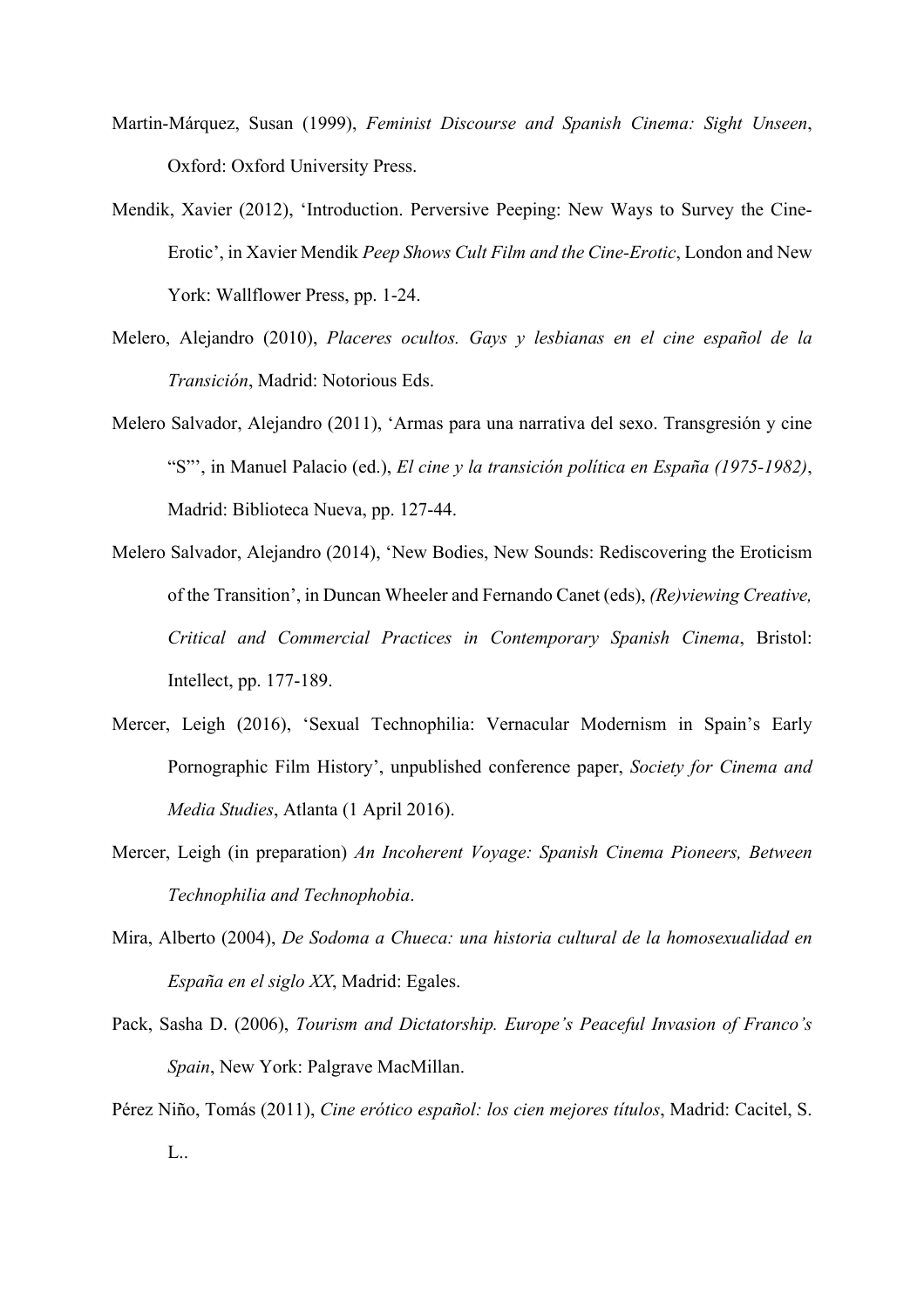Perriam, Chris (2013a), *Spanish Queer Cinema*, Edinburgh: Edinburgh University Press.

- Perriam, Chris (2013b), 'Contemporary Musical Comedy, Sex and Gender', in Jo Labanyi and Tatjana Pavlović (eds), *A Companion to Spanish Cinema*, Chichester: Wiley-Blackwell, pp. 217-221.
- Ponce, José María (2004), *El destape nacional. Crónica del desnudo en la transición*, Barcelona: Ediciones Glenat.
- Sánchez Rodríguez, Virgina (2013) 'La banda sonora musical en el cine español (1960-1969). La recreación de identidades femeninas a través de la música de cine en la filmografía española de los años sesenta, PhD thesis, Universidad de Salamanca. Available at <http://gredos.usal.es/jspui/handle/10366/123048> (last accessed 14 August 2016).
- Siegel, Carol (2015), *Sex Radical Cinema*, Bloomington and Indianapolis: Indiana University Press.
- Sobchack, Vivian (2004), *Carnal Thoughts: Embodiment and Moving Image Culture*. Berkeley: Los Angeles and London: University of California Press.
- Williams, Linda (1991), 'Film Bodies: Gender, Genre and Excess', *Film Quarterly* 44:4 (Summer), 2-13.
- Williams, Linda (1999), *Hard Core: Power, Pleasure, and the "Frenzy of the Visible*", Berkeley: University of California Press.
- Williams, Linda (2008), *Screening Sex*, Durham and London: Duke University Press.
- Williams, Linda (ed.) (2014), *Porn Studies*, Durham: Duke University Press.
- Williams, Linda Ruth (2005), *The Erotic Thriller in Contemporary Cinema*, Edinburgh: Edinburgh University Press.
- Woods Peiró, Eva (2012), *White Gypsies: Race and Stardom in Spanish Musicals*, Minneapolis: Minnesota University Press.

Zecchi, Barbara (2014), *La pantalla sexuada*, Madrid, Valencia: Cátedra.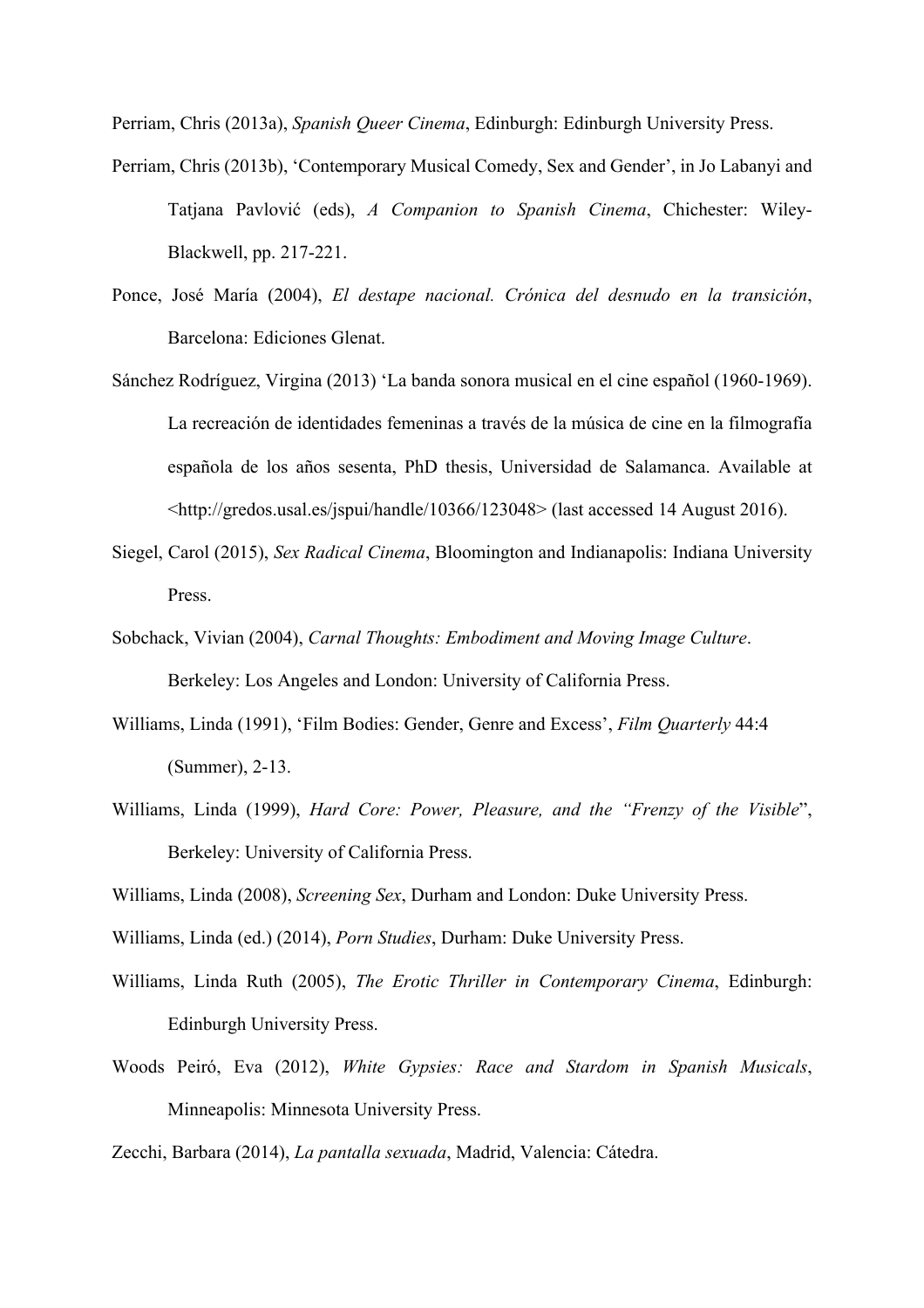#### **Filmography**

- Almodóvar's *¡Átame!/Tie Me Up, Tie Me Down*, film, directed by Pedro Almodóvar. Spain: El Deseo, 1991.
- *Boca a boca/Mouth to Mouth*, film, directed by Manuel Gómez Pereira. Spain: Bocaboca Producciones, Sogetel, Sogepaq, Star Line TV Productions S. L., 1995.
- *Cuarenta años sin sexo/Forty years without sex*, film, directed by Juan Bosch. Spain/ Belgium: 2000 Productions, Producciones Zeta, 1979.
- *El Calentito*, film, directed by Chus Guitiérrez. Spain: Telespan 2000, Studios Picasso, Canal + España, ICAA, 2005.
- *Entre las piernas/Between Your Legs*, film, directed by Manuel Gómez Pereira. Spain/France: Bocaboca Producciones, Aurum Producciones, DMVB Films, 1999.
- *Habitación en Roma*/*Room in Rome*, film, directed by Julio Medem. Spain: Morena Films, Alicia Produce, Canal + España, Instituto de Crédito Oficial, ICAA, Intervenciones Novo Film 2006 Aie, TVE, Wild Bunch, 2010.
- *Juana la loca/Mad Love*, film, directed by Vicente Aranda. Spain/Italy/Portugal, France: Canal + España, Enrique Cerezo Producciones Cinematográficas S. A., Eurimages, Pedro Costa Producciones Cinematográficas S. A., Production Group, Sogepaq, Take 2000, 2001.
- *Julieta*, film, directed by Pedro Almodóvar. Spain: El Deseo, TVE, Canal + France, Ciné +, 2016.
- *Kiki, el amor se hace*/*Quickie, Love is So*, directed by Paco León. Spain: ICAA, Mediaset España, Telecinco Cinema, Vértigo Films, 2016.
- *La ley del deseo/Law of Desire*, film, directed by Pedro Almodóvar. Spain: El Deseo, Laurenfilm, 1987.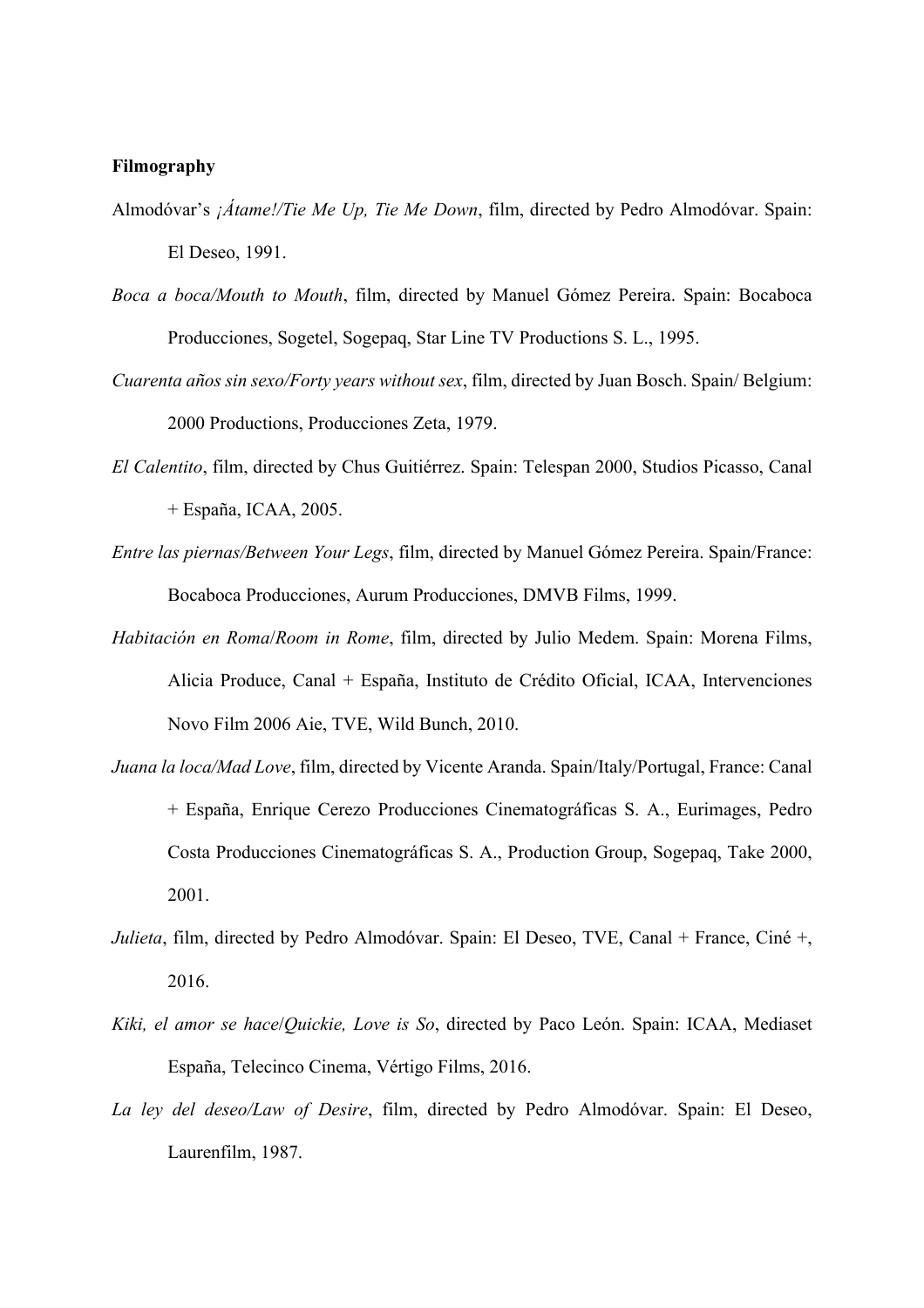- *Las melancólicas/Exorcism's Daughter*, film, directed by Rafael Moreno Alba. Spain: Dauro Films, 1971.
- *Los años desnudos (Clasificada S)*/*The Naked Years (Rated S)*, film, directed by Dunia Ayaso and Félix Sabroso. Spain: Antena 3 Films, Little Giraffe Producciones, 2008.
- *Lucía y el sexo/Sex and Lucia*, film, directed by Julio Medem. Spain/France: Alicia Produce, Canal + España, Sogocine, Sogepac, StudioCanal, TVE, 1999.
- *¿Porqué le llaman amor cuando quieren decir sexo?/Why do They Call it Love When They Mean Sex?*, film, directed by Manuel Gómez Pereira. Spain: Audiovisuales Nebli, Cristal Producciones Cinematográficas S. A., 1993.
- *Princesas/Princesses*, film, directed by León de Aranoa. Spain: Reposado Producciones, Mediapro, Antena 3 Televisión, Canal + España, 2005.
- *Sexo oral/Oral Sex*, film, directed by Chus Gutiérrez. Spain: Kaplan S.A., Muac Films, Stico Producciones, 1994.
- *Tigres de papel/Paper Tigers*, film, directed by Fernando Colomo. Spain: La Salamandra Producciones Cinematográficas, S. L., 1977.
- *Torremolinos 73*, film, directed by Pablo Berger. Spain, Denmark: Estudios Picasso, Mama Films, Nimbus Film Productions, Telespan 2000, 2003.
- *Volaverunt*, film, directed by Josep Joan Bigas Luna. Spain/France: Mate Producciones, M. D. A. Films S. L., UGC YM, UGC International, MEDIA programme of the European Union, Eurimages, TVE, Vía Digital, Canal +, 1999.

 

<sup>&</sup>lt;sup>1</sup> The erotic content of Spanish films is also often discussed with reference to later productions that may have experienced classification or distribution problems in foreign markets due to its sexually explicit content. Almodóvar's *¡Átame!/Tie Me Up, Tie Me Down* (1991) is often cited as an example (see, for example, Jordan and Morgan-Tamousnas 1998: 112).